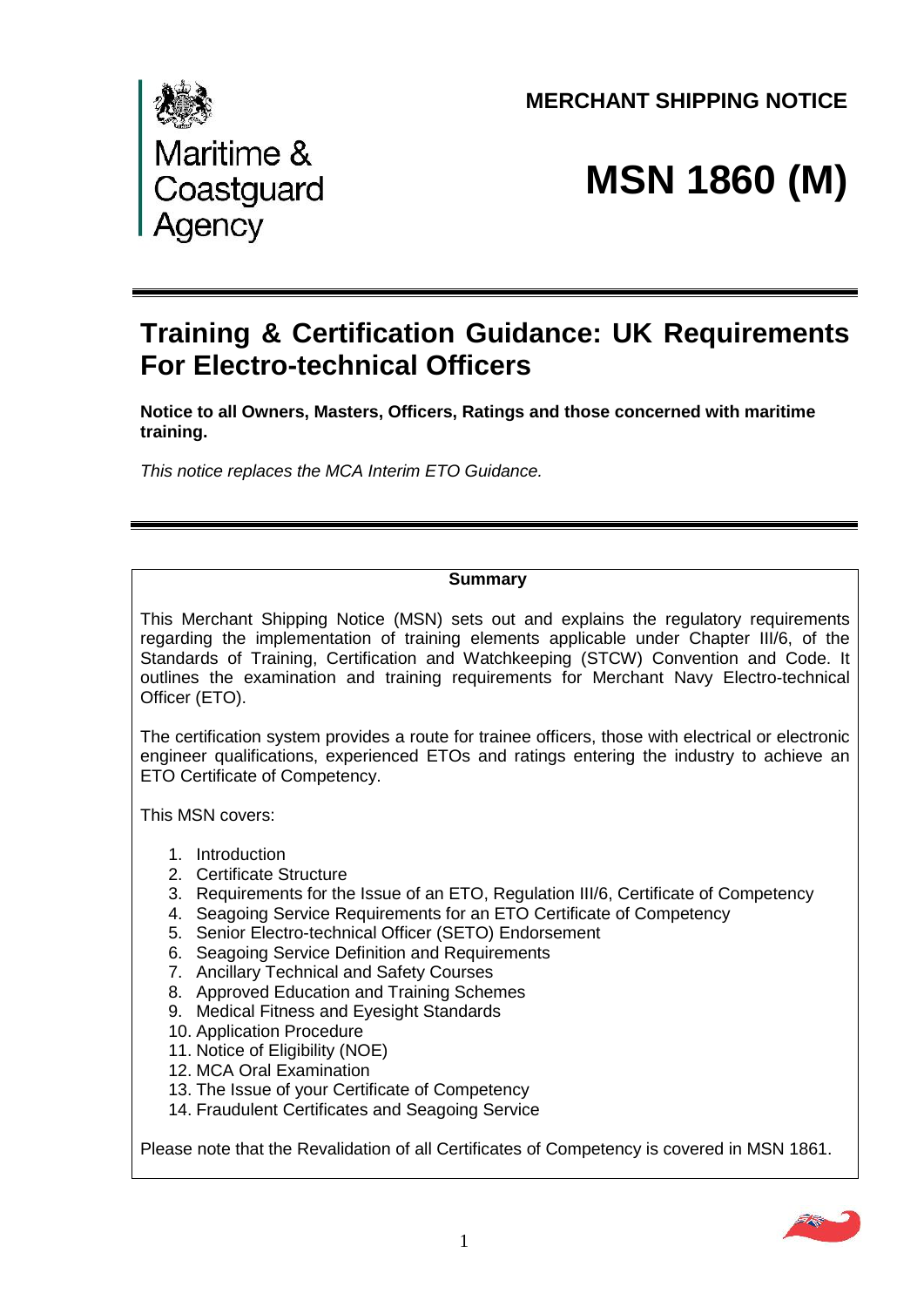## **1. Introduction**

- 1.1 The Merchant Shipping (Standards of Training, Certification and Watchkeeping) Regulations 2015, implement the requirements of the International Convention and Code on Standards of Training, Certification and Watch-keeping (STCW) 1978, as amended (referred to in this MSN as the 'STCW Convention' and 'STCW Code' respectively), including the provisions prescribing the mandatory minimum requirements for the certification of Electro-technical Officers (ETOs).
- 1.2 To obtain a United Kingdom (UK) STCW Certificate of Competency you must:
	- Meet the minimum age requirements;
	- Complete the minimum period of seagoing service and workshop skills;
	- Meet the minimum vocational and academic standard including an oral examination conducted by an MCA examiner;
	- Undertake ancillary technical and safety training;
	- Meet medical and eyesight standards.
- 1.3 If you are considering a seagoing career it is strongly advised that you undergo a medical and sight test, which includes testing of colour and visual acuity, before starting training. Please refer to section **9** of this MSN.
- 1.4 Prior to joining your first vessel you will need to hold the following certificates:
	- A valid ENG1 (medical fitness certificate) or accepted equivalent;
	- Personal Survival Techniques (STCW Code Table A-VI/1-1);
	- Fire Prevention and Fire Fighting (STCW Code Table A-VI/1-2);
	- Elementary First Aid (STCW Code Table A-VI/1-3);
	- Personal Safety and Social Responsibilities (STCW Code Table A-VI/1-4);
	- Security Awareness (STCW)<sup>1</sup>.

#### **All references to Certificates of Competency in this notice pertain to those issued by the Maritime and Coastguard Agency (MCA), unless otherwise stated.**

 1.5 It is not compulsory for a ship to carry an ETO unless it has been agreed between the owner/operator and the Flag Administration (the MCA in the case of UK-registered ships). This should then be stated on the ship's Safe Manning Document (SMD).

 If you are employed on a ship as an ETO, you must hold an STCW ETO Certificate of Competency whether or not an ETO is listed on the SMD. However, paragraph 5 of STCW Reg. III/6 states that you are permitted to carry out certain functions of an ETO, providing you are suitably qualified, even if you do not hold an STCW ETO Certificate of Competency. This means you may be employed on a ship in a position such as Electrician or Systems Engineer, which may or may not be part of the Safe Manning requirement. Whether you are filling a position on the SMD or not, it is the ship's owner / operator's responsibility to define the competencies required, taking into account the duties which you are expected to perform, and ensure that you have the necessary competences to carry out these duties.

 1 If you are to serve on ships to which the International Ship and Port Facility (ISPS) Code applies, you must hold a Security Awareness certificate (STCW A-VI/6- 4). If you are assigned designated security duties aboard a vessel you must obtain a Designated Security Duties certificate (STCW A-VI/6 - 6 to 8). Please refer to MSN 1865.

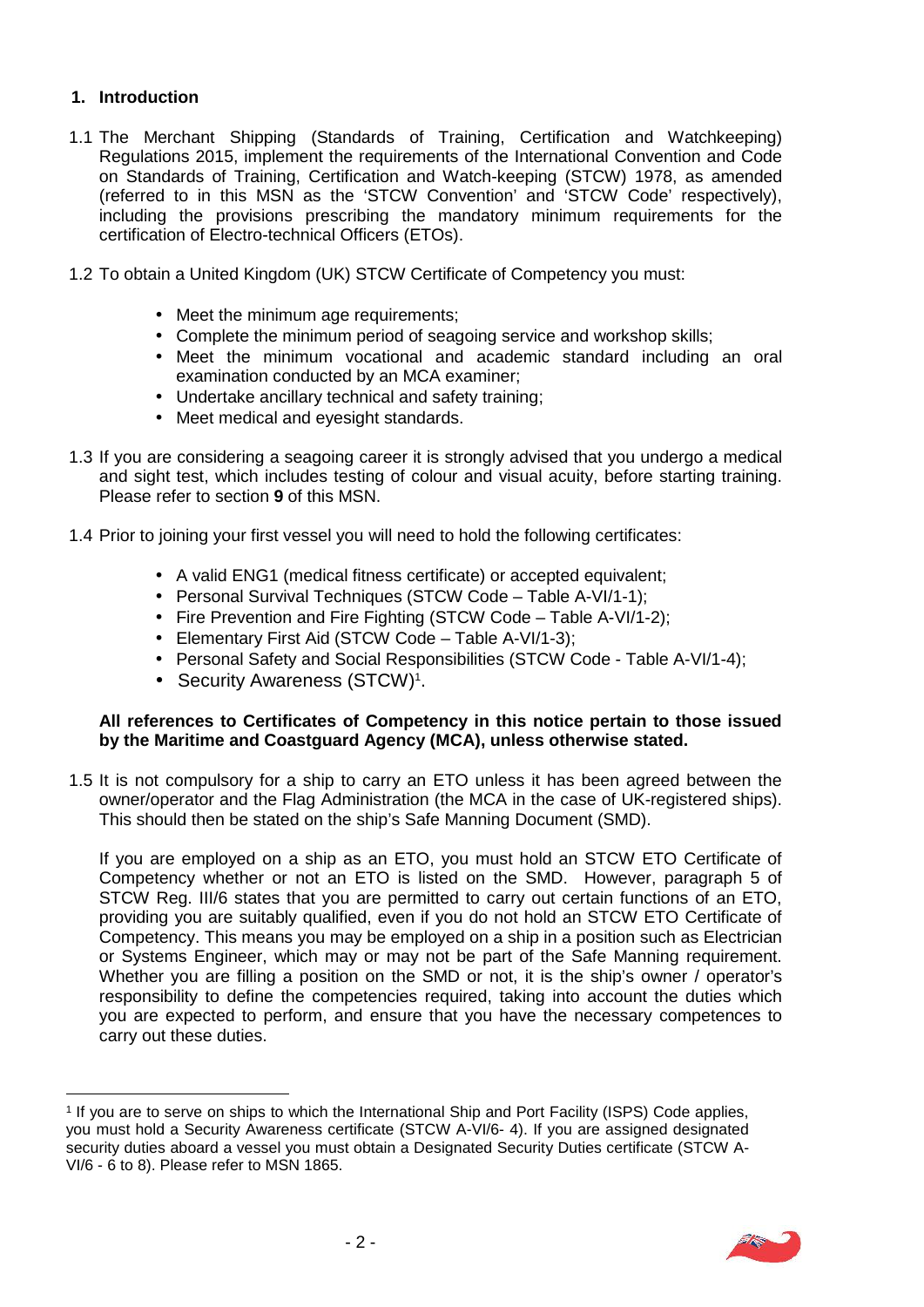#### **1.6 Relevant organisations:**

 **MNTB**: The Merchant Navy Training Board is the UK shipping industry's central body for promoting and developing sector specific education, training and skills. They work to create a structure of qualifications, learning pathways and education and training arrangements, based on national occupational standards, which ensure compliance with statutory standards.

 **SQA**: The Scottish Qualifications Authority is a national accreditation and awarding body for qualifications other than degrees. The SQA quality assures awarding bodies (nautical colleges) that plan to enter candidates for these qualifications. As an awarding body the SQA:

- Devises and develops qualifications;
- Validates qualifications (ensure they are well written and meet the needs of learners and tutors);
- Reviews qualifications to ensure they are up to date;
- Arranges for, assists in, and carries out the assessment of candidates taking SQA qualifications;
- Quality-assures education and training establishments which offer SQA qualifications;
- Issues certificates to candidates.

 **IAMI**: The International Association of Maritime Institutions (IAMI) is an association of colleges and other organisations involved in providing education and training for personnel involved in the Merchant Navy.

 The Association and its members have worked together with the MNTB, the MCA and industry to develop and maintain occupational standards and to devise schemes of training for entrants at a variety of levels to meet the needs of industry and the requirements of STCW.

 **AMERC**: The Association of Marine Electronic and Radio Colleges (AMERC) is a network of colleges, universities and private organisations providing courses and consultancies in marine radio and electronics. AMERC is responsible for examinations and the syllabus content of marine electronics courses and qualifications. This includes the GMDSS Radio Maintenance certificates and Electronic Navigational Equipment Maintenance (ENEM) certificates. These qualifications are incorporated within the MNTB ETO trainee scheme.

 **UK NARIC**: The National Academic Recognition Information Centre (UK) is the agency responsible for providing information and advice about how qualifications and skills from overseas compare to the UK's national qualification frameworks.

| CoC                          | <b>Area</b><br>limitation | <b>Tonnage</b><br>limitation | <b>STCW</b><br><b>Convention</b><br><b>Regulation</b> |
|------------------------------|---------------------------|------------------------------|-------------------------------------------------------|
| <b>ETO</b>                   | Unlimited                 | Unlimited                    | III/6                                                 |
| <b>SETO</b><br>(endorsement) | Unlimited                 | Unlimited                    | N/A                                                   |

# **2. Certificate Structure**

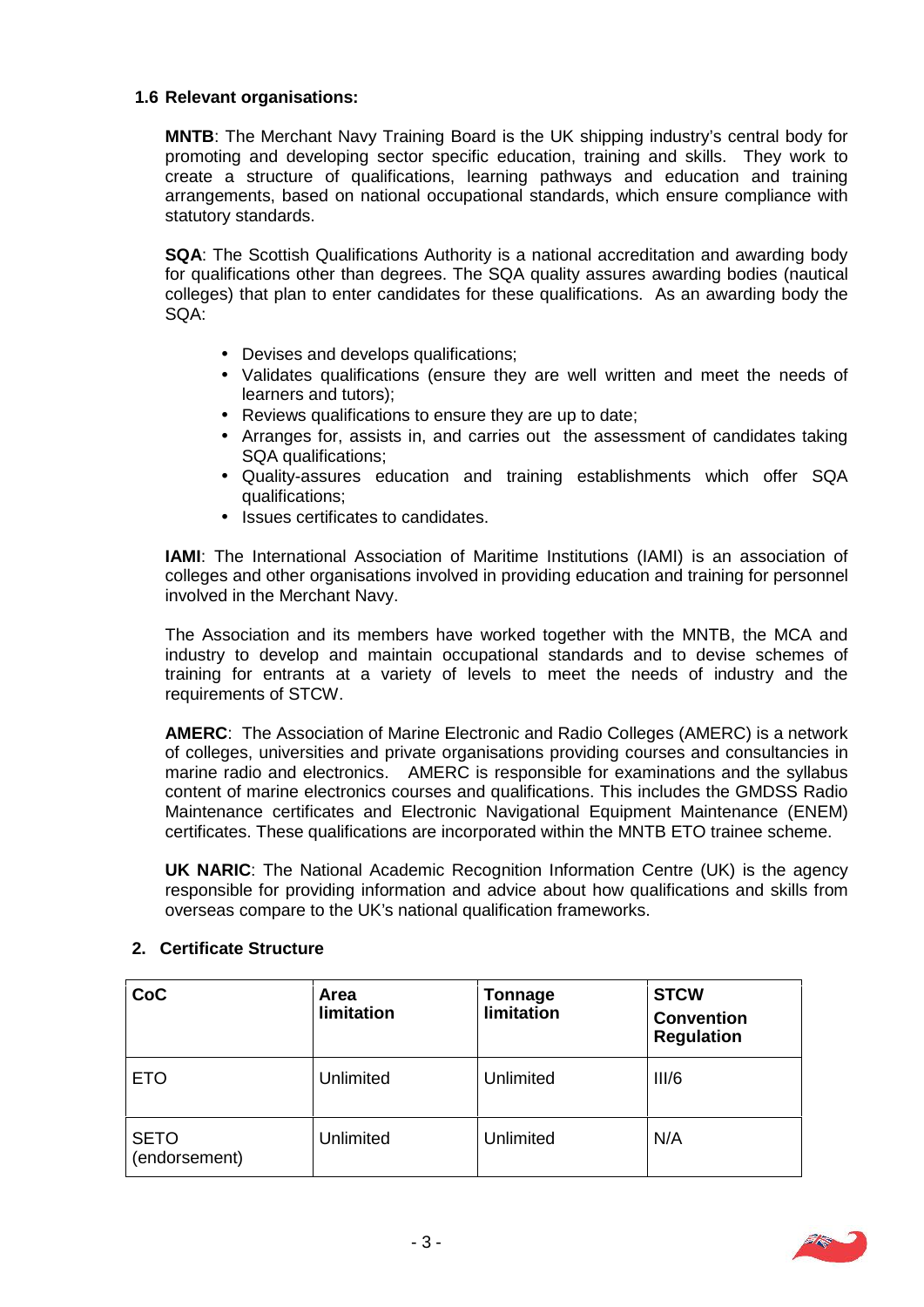ETO Certificates of Competency will permit the following STCW functions at the operational level:

- Controlling the operation of the ship and care for persons on board (function 3);
- Electrical, electronic and control engineering (function 5);
- Maintenance and repair (function 6).

#### **3. Requirements for the Issue of an ETO, STCW Convention Regulation III/6, Certificate of Competency**

 To be issued with an ETO Certificate of Competency you must follow either route **3.1**, **3.2**, or **3.3** and be at least 18 years of age.

- 3.1 If you follow an MNTB or MCA-approved cadet course of training you must:
	- (a) Complete at least 12 months' combined seagoing service and workshop skills training while following an MNTB-approved Foundation Degree or MCA-approved HND training programme. This must include at least:
		- 6 months' seagoing service on merchant ships with a propulsion power of at least 750 kW, which incorporates onboard training that meets the requirements of section A-III/6 of the STCW Code and is documented in an approved MNTB Training Record Book; **and**
		- 3 months' approved workshop skills training;
	- (b) Successfully complete an approved education and training programme meeting the standards of competency specified in section A-III/6 of the STCW Code, as listed in section 8;
	- (c) Hold the applicable ancillary course certificates listed in section **7**;
	- (d) Complete an MCA-approved High Voltage (management level) course;
	- (e) Hold a valid ENG1 medical fitness certificate or accepted equivalent;
	- (f) Pass the MCA oral examination 'STCW Reg III/6 Electro-technical Officer' (for the syllabus please refer to Annex C or any subsequent publication).
- 3.2 If you do not follow an MNTB or MCA-approved cadet training course you must complete:
	- (a) The relevant modules from the MCA-approved Electrical and Electronic Engineering HND allowing you to meet the ETO standard, as detailed in section 8;
	- (b) All of the training, examinations, and medical fitness listed in **3.1** (c) to (f) above;
	- (c) Seagoing service as detailed in section **4** of this notice;
	- (d) Approved workshop skills training.

 3.2.3 You may be granted exemptions from these requirements if you have one of the following qualifications or experience:

- A degree in Electrical Engineering or Electrical and Electronic Engineering<sup>2</sup>;
- A foundation degree, HND, HNC or equivalent qualification in Electrical Engineering or Electronic Engineering issued under the authority of an EU member state;

 $^2$  If you have a degree issued from outside the UK you will need to get your degree assessed by NARIC, for further information please visit their website: www.**naric**.org.uk/**naric** 

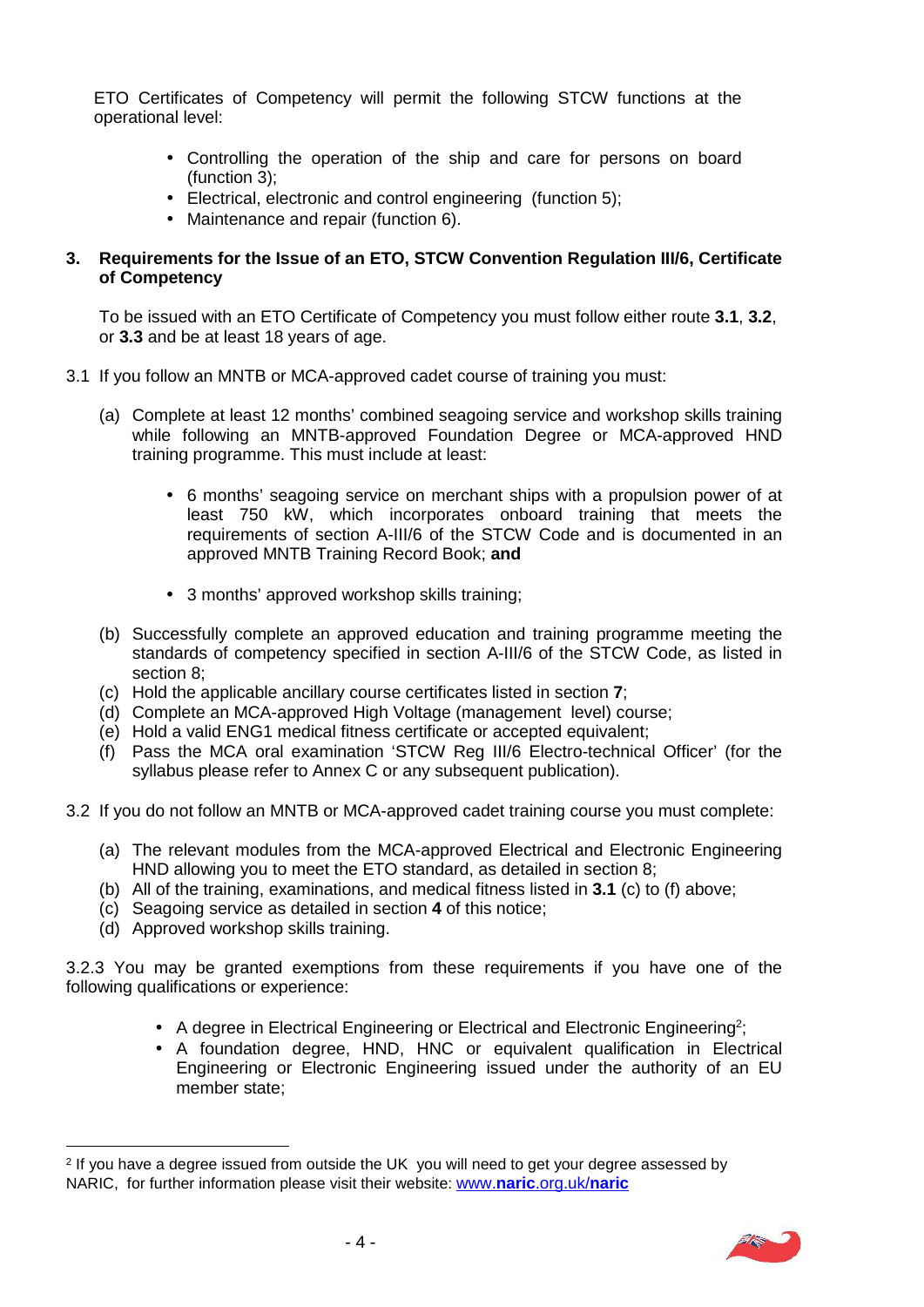- An EU based apprenticeship in Electrical Engineering or Electronic Engineering (at or equivalent to NVQ level 3 or above);
- An STCW Engineering Certificate of Competency issued by the MCA or by an administration that the MCA accepts for the issue of Certificate of Equivalent Competency;
- Are an experienced and qualified Royal Navy (RN) ETO Officer or Rating.

You will need to apply directly to IAMI (iamiexemption@hotmail.co.uk) who will complete an assessment of your academic education and provide you with any exemptions you are entitled to. You will then need to apply to an MCA-approved nautical college who will assess your workshop skills training and provide you with an action plan to meet the ETO standard. This will:

- Detail the academic route you must follow;
- Stipulate the amount of seagoing service and workshop skills training you are required to complete.

You will also need to apply to IAMI (iamiexemption@hotmail.co.uk) if you are seeking exemption from AMERC: Principles of Electronics, ENEM, or Radio Maintenance.

#### **If applicable, you must include your original college action plan and/or IAMI exemption letter with your ETO application to the MCA**.

- 3.3 If you are an existing ETO or are working in a similar capacity, with 12 months' seagoing service as an ETO or 12 months' seagoing service carrying out similar duties, you must:
	- (a) Pass the SQA Chief Engineer Electro-technology written exam;
	- (b) Pass the AMERC Electronic Principles written exam;
	- (c) Complete an MNTB Officer Competency Record Book for ETOs;
	- (d) Hold the applicable ancillary course certificates listed in section 7;
	- (e) Hold a valid ENG1 (medical fitness certificate) or accepted equivalent;
	- (f) Pass the MCA oral examination for ETOs Officers (see Annex C);

You may also complete:

- (g) Complete an AMERC Electronic Navigation Equipment Maintenance (ENEM) course (section 7);
- (h) Complete an AMERC GMDSS Radio Maintenance course (see section 7);
- (i) Complete an MNTB/MCA-approved High Voltage management level course (see section 7).

 3.3.1 If you do not complete the course specified in points (g) and/or (h) and/or (i) listed above your Certificate of Competency will include the applicable limitations. Please refer to section **7**.

3.3.2 Seagoing service, record book and workshop requirements for existing ETOs:

- (a) For existing ETOs only, the MNTB Officer Competency Record Book tasks may be signed off retrospectively, providing the signatory has personal knowledge that the task was completed. Tasks must be signed off by a Chief Engineer or Superintendent who holds a UK Certificate of Competency or Certificate of Equivalent Competency;
- (b) Existing ETOs with 12 months' or more seagoing service are exempt from workshop training.

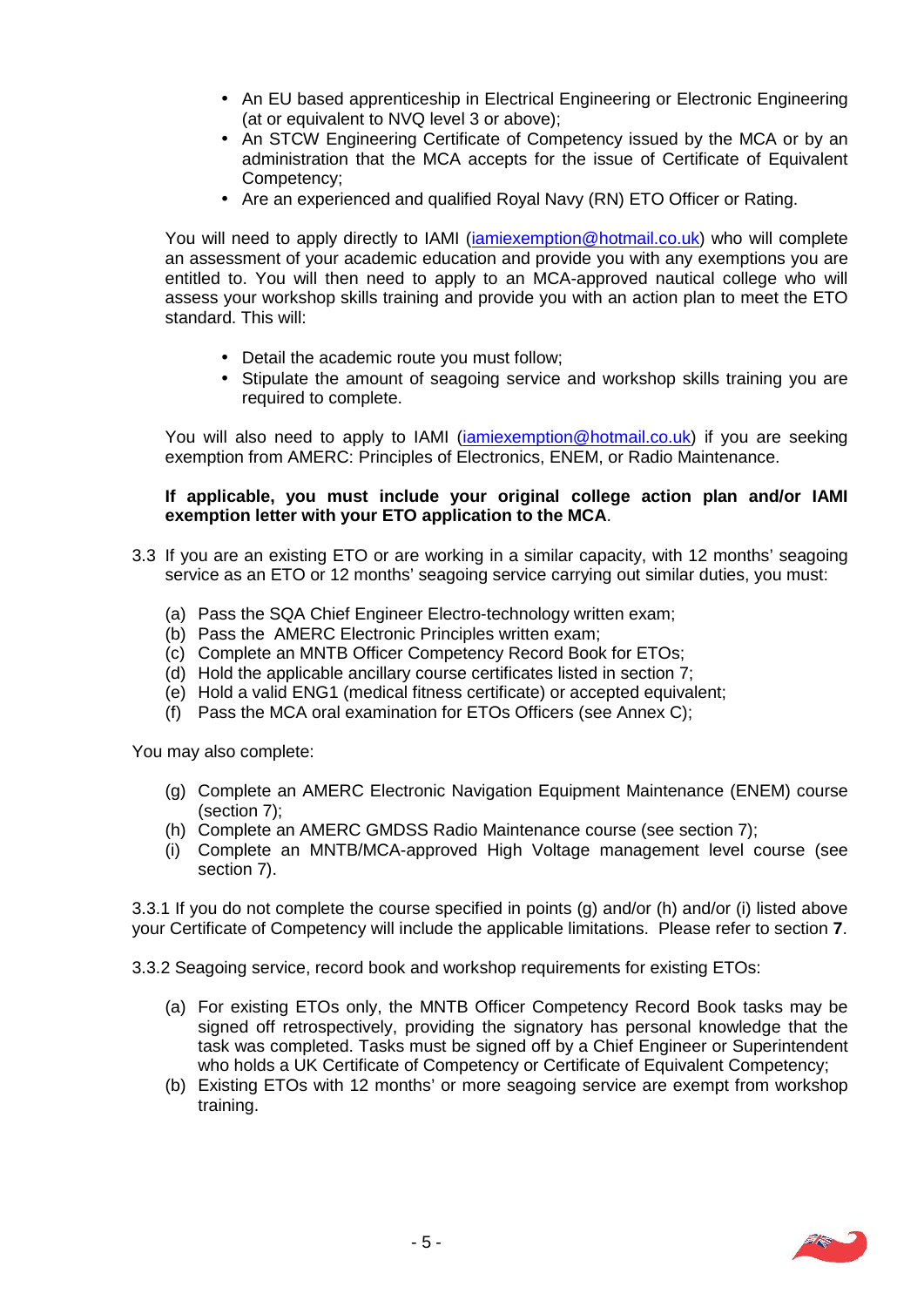#### 3.3.2 **For existing ETOs the 12 months' seagoing service must have been obtained prior to 1 January 2016. The route for existing ETOs will close on 1 January 2020.** After this date existing ETOs must follow route 3.2.

You will need to apply to IAMI (<u>iamiexemption@hotmail.co.uk</u>) if you are seeking exemption from, SQA Chief Engineer Electro-technology, Principles of Electronics, ENEM, or GMDSS Radio Maintenance.

3.4 **Guidance:** 

- Maintenance of Radar Equipment on Merchant Ships will exempt you from the GMDSS Radio Maintenance certificate requirements; and The Department of Transport or Marine Safety Agency (MSA) certificates for
- The Department of Transport or Marine Safety Agency (MSA) certificates for Maintenance of Electronic Navigational Equipment will exempt you from the AMERC Electronic Principles written examination and the ENEM certificate requirements.

You must submit these certificates to IAMI to gain the exemptions listed above.

#### **4. Seagoing Service Requirements for an ETO Certificate of Competency**

- 4.1 If you are following an MNTB (route 3.1) or MCA approved course of training you will require a minimum of 12 months of combined seagoing service and approved workshop skills training. This must include a minimum of 6 months' seagoing service and 3 months' workshop skills time.
- 4.2 If you are following the route outlined in section 3.2 your seagoing service will be decided by IAMI on a case by case basis. The required seagoing service will be at least 6 months, but no more than 33 months, and may include a minimum period of workshop training. Qualified RN personnel will require a minimum of 12 months' service in the RN while qualified, and will require a further 3 months in a merchant vessel before being issued with an ETO Certificate of Competency.
- 4.3 If you are an Electro-technical Rating without an academic qualification listed in 3.2.3 you must complete 36 months of combined seagoing service and MNTB workshop skills training. This must include a minimum of 30 months' seagoing service and 3 months' workshop time.
- 4.4 If you are an existing ETO (route 3.3) you must prove a minimum of 12 months' seagoing service while working on board ship as an ETO or undertaking equivalent duties.
- **5. Senior Electro-technical Officer (SETO) Endorsement**

#### **Guidance:**

- 5.1 The term 'Senior Electro-technical Officer' (SETO) is not one recognised by the STCW Convention. However, the UK is using the term to indicate an ETO who has exceeded the STCW requirements, both in terms of academic standard and service.
- 5.2 To obtain a SETO endorsement in your Certificate of Competency you must:

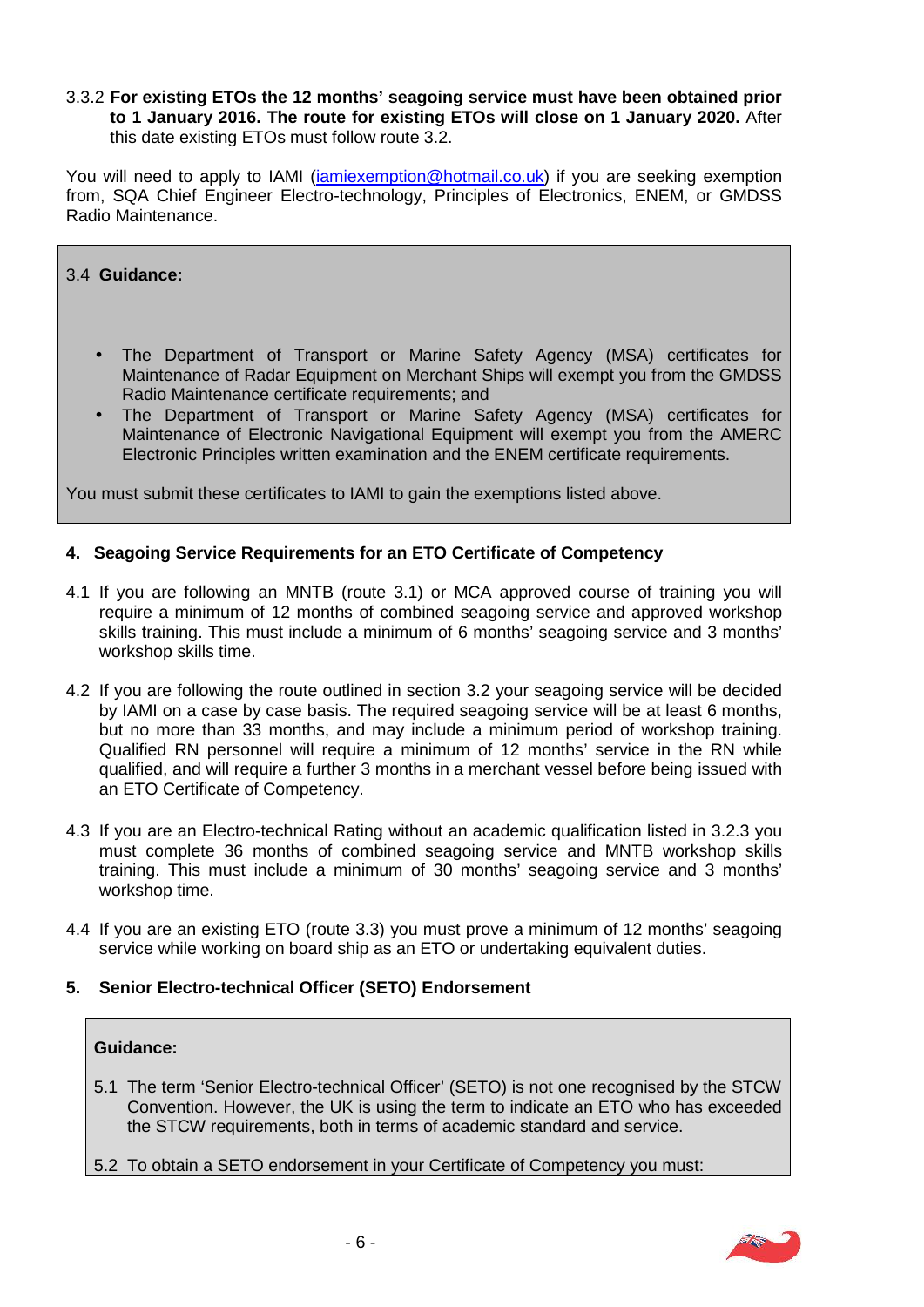- (a) Hold a UK ETO Certificate of Competency;
- (b) Have successfully completed a HND, Foundation Degree or Degree in Electrical and Electronic Engineering;
- (c) Meet the seagoing service requirements listed in section 5.3;
- (d) Hold an MCA-approved HELM management course completion certificate;
- (e) Hold an MCA-approved High Voltage management certificate;
- (f) Pass a SETO MCA oral examination.

#### 5.3 **Seagoing service requirement for SETO**

 Before being issued with a SETO endorsement the following seagoing service is required:

- (a) 12 months' seagoing service as an ETO after being issued with an ETO Certificate of Competency;
- (b) For existing ETOs only (see section 3.3), a total of 24 months' seagoing service as an ETO or carrying out similar duties<sup>3</sup>.

# **6. Seagoing Service Definitions and Requirements**

- 6.1 Seagoing service is defined as time spent on board a ship, relevant to the issue of the certificate or other qualification being applied for. Seagoing service must be in the engineering department in vessels of more than 750 kW in propulsion power. Service is calculated from the date of engagement to the date of discharge.
- 6.2 A month is defined as a calendar month or 30 days if made up of periods less than 1 month.
- 6.3 At least 6 months of the qualifying seagoing service must have been performed within the 5 years immediately preceding the issue of your Certificate of Competency.
- 6.4 Seagoing service may be performed in vessels of any flag.
- 6.5 Seagoing service must be performed in merchant ships proceeding to sea. Proceeding to sea means, beyond the categorised waters around the coast of the UK or beyond the harbour limits for waters outside the UK.
- 6.6 If the ship you are serving on is in lay-up, at maintenance berth, extended anchorage or dry dock you may count up to 25% of this service or 3 months (whichever is the least) towards your qualifying service.
- 6.7 You will be required to submit documentary evidence of seagoing service for each Certificate of Competency you apply for. Proof of seagoing service must be documented by either Merchant Navy discharge book entries or certificates of discharge. Each entry must be supported by testimonials from the Master or Chief Engineer. The testimonials must cover your conduct and ability. Examples of seagoing service testimonials can be found in Annex A.

 $3$  For existing ETOs the 24 months' seagoing service must have been obtained prior to 1 January 2016. The route for existing ETOs will close on 1 January 2020. After this date, you should refer to your action plan for your SETO seagoing service requirements, or complete the additional 12 months' seagoing service as an ETO after being issued with an ETO Certificate of Competency.

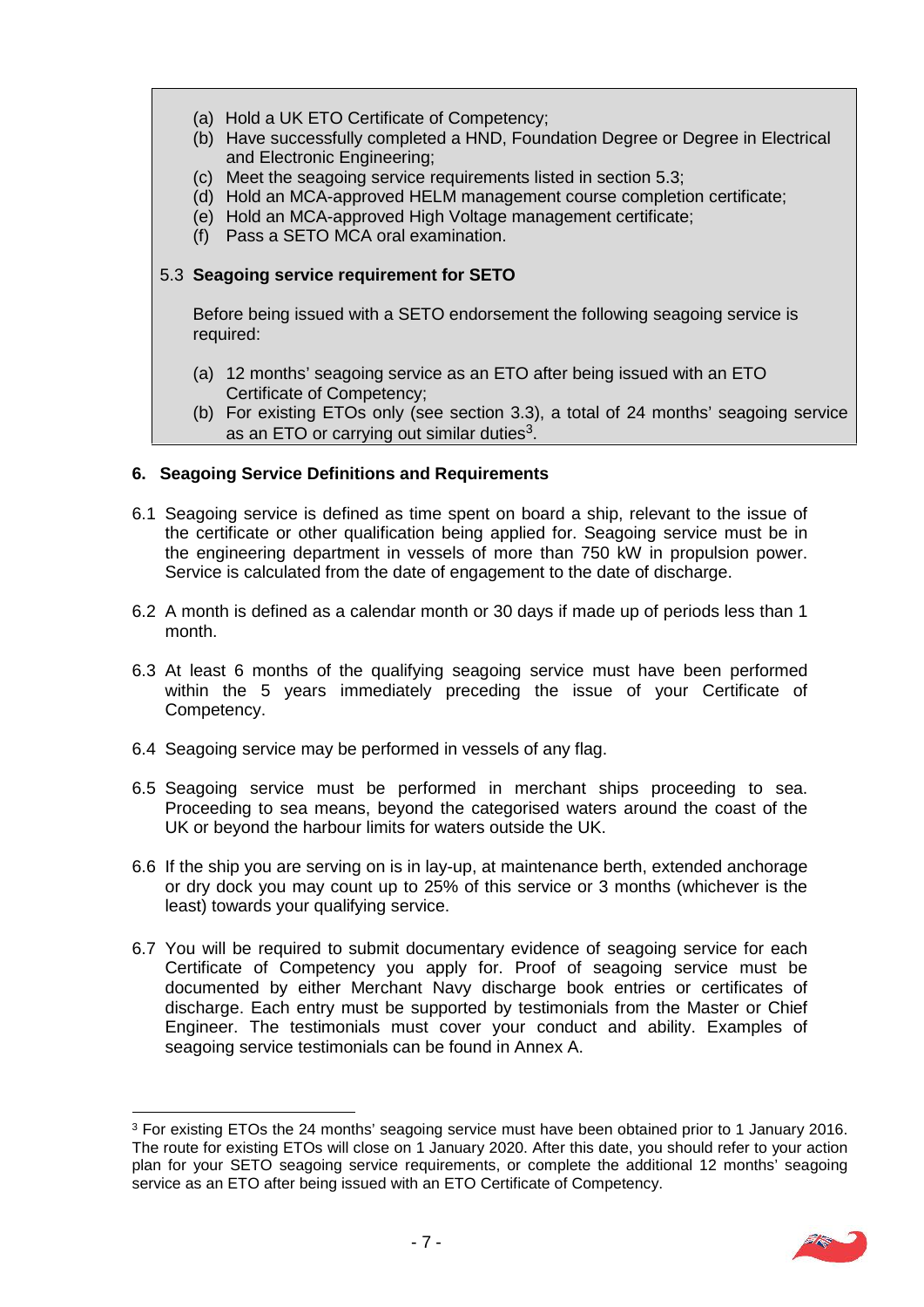- 6.8 If you fail to produce satisfactory evidence that you have followed a training programme approved by the MCA or required by IAMI in your action plan, or you fail to satisfactorily complete your training record book, then, at the discretion of an MCA examiner, you may be required to complete additional seagoing service before being considered eligible for the issue of a Certificate of Competency.
- 6.9 Before being considered for an MCA oral examination you are required to provide evidence of having completed the full amount of qualifying seagoing service and workshops skills training.

### **7. Ancillary Technical and Safety Courses**

- 7.1 The ancillary technical and safety courses that are required for the issue of each Certificate of Competency are contained in the table below. On successful completion of the relevant course you will be issued with an STCW certificate of proficiency. The ancillary technical courses form part of the education and training specified in section A-III/6, of the STCW Code. The safety courses form part of the mandatory training for: emergency, occupational safety, security, medical care and survival functions specified in chapter VI of the STCW Convention and Code.
- 7.2 You must successfully complete **all** the required ancillary technical and safety training applicable to the regulation of your Certificate of Competency.

| <b>Ancillary Course Certificate</b>                                                     | <b>Existing ETO</b><br>$(3.3)$ for an<br><b>ETO CoC</b><br>III/6 | <b>ETO CoC</b><br>III/6 | <b>SETO CoC</b><br>III/6 | <b>STCW</b><br>Code<br><b>Reference</b> | <b>Updating</b><br>required |
|-----------------------------------------------------------------------------------------|------------------------------------------------------------------|-------------------------|--------------------------|-----------------------------------------|-----------------------------|
| Personal Survival Techniques <sup>a</sup>                                               | <b>Yes</b>                                                       | Yes                     | Yes                      | $A-V1/1-1$                              | $\bullet$                   |
| Fire Prevention and Fire Fighting a                                                     | Yes                                                              | Yes                     | Yes                      | $A-VI/1-2$                              |                             |
| <b>Elementary First Aid a</b>                                                           | <b>Yes</b>                                                       | <b>Yes</b>              | Yes                      | $A-V1/1-3$                              |                             |
| Personal Safety and Social Responsibility <sup>a</sup>                                  | <b>Yes</b>                                                       | Yes                     | Yes                      | $A-V1/1-4$                              |                             |
| <b>Proficiency in Survival Craft and Rescue</b><br>Boats other than Fast Rescue Boats b | <b>Yes</b>                                                       | <b>Yes</b>              | Yes                      | $A-V1/2$                                |                             |
| Advanced Fire Fighting b                                                                | <b>Yes</b>                                                       | Yes                     | Yes                      | $A-VI/3$                                | ٠                           |
| Medical First Aid b                                                                     | <b>Yes</b>                                                       | Yes                     | Yes                      | $A-V1/4-1$                              |                             |
| High Voltage (management) c                                                             | Optional                                                         | Yes                     | Yes                      | $A-III/2$                               |                             |
| <b>HELM</b> (operational)                                                               | Yes                                                              | Yes                     |                          | $A$ -III/6                              |                             |
| <b>HELM</b> (management)                                                                |                                                                  |                         | Yes                      | $A-III/2$                               |                             |
| <b>AMERC GMDSS Radio Maintenance d</b>                                                  | Optional                                                         | <b>Yes</b>              | Yes                      | N/A                                     |                             |
| <b>AMERC ENEM d</b>                                                                     | Optional                                                         | Yes                     | Yes                      | N/A                                     |                             |

- From 01 January 2017 you will be required to provide documentary evidence of either completing the training course or updating your training within the preceding 5 years for all Certificates of Competency applications. To satisfy Port State Control requirements you will need to hold evidence onboard your vessel of completing or updating your training within the last 5 years. For further information see MSN 1865.
- **a**  The MCA will accept certificates issued under the authority of any IMO 'White List' country.

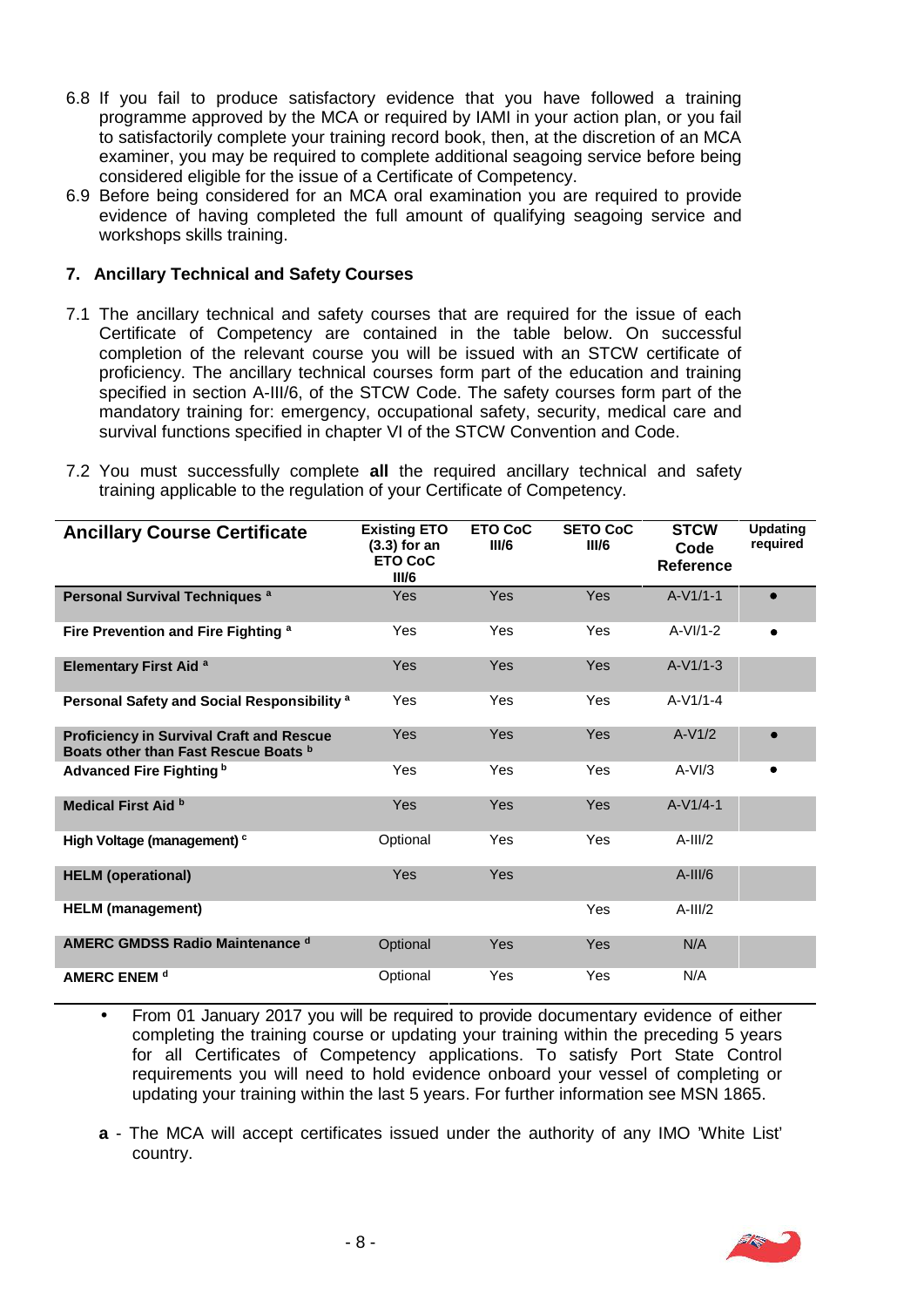- **b**  The MCA will accept certificates issued under the authority of any EU Member State, as well as: Canada, New Zealand and South Africa<sup>4</sup>.
- **c**  Course must be MCA-approved.
- **d**  Course must be AMERC-approved.

# 7.3 **High Voltage (MCA-approved)**

 The High Voltage course forms part of the education and training required to obtain a UK Certificate of Competency. A high voltage system (over 1000V) is where voltage is generated and distributed at high voltage, or, transformed to and distributed at high voltage. It does not include systems where high voltage is utilised locally e.g. ignition systems, radio transmission, radar and other navigational equipment.

 If you are an existing ETO or are working in a similar capacity, qualifying under section 3.3, this course is optional. If you do not submit a course completion certificate for a High Voltage course at the management level, your Certificate of Competency will not be valid for service on ships fitted with high voltage (over 1000V) systems after 31 December 2016.

# 7.4 **Electronic Navigation Equipment Maintenance (ENEM) (issued by AMERC)**

 This training will provide you with the necessary knowledge and skill to maintain ships electronic navigation equipment.

 If you are an existing ETO or are working in a similar capacity, qualifying under section 3.3, this course is optional. If you do not submit evidence of completing AMERC ENEM training, your Certificate of Competency will contain the following limitation:

"not permitted to carry out maintenance on Navigational Systems"

 If you have undertaken an MNTB-approved Foundation Degree or MNTB-approved HND, your course completion letter will provide you with the evidence that you have met this requirement, for the purposes of the Certificate of Competency application procedure. However, your nautical college should still issue you with an AMERC ENEM course completion certificate.

 You should carry the AMERC ENEM course completion certificate onboard the vessel you are serving on**.** 

# 7.5 **GMDSS Radio Maintenance (issued by AMERC)**

 This training will provide you with the requisite basic knowledge in electronics and radio engineering to enable you to maintain a ships radio communications equipment.

 If you are an existing ETO or are working in a similar capacity, qualifying under section 3.3, this course is optional. If you do not submit evidence of completing AMERC GMDSS Radio Maintenance training, your Certificate of Competency will contain the following limitation:

"not permitted to carry out maintenance on Radio Equipment".

 4 The MCA will accept these certificates of proficiency issued by India and Pakistan up until 01 January 2017. After this date the MCA may accept some certificates of proficiency issued by DG Shippingapproved training providers, for details please refer to our website, search www.gov.uk for "MCA ATP".

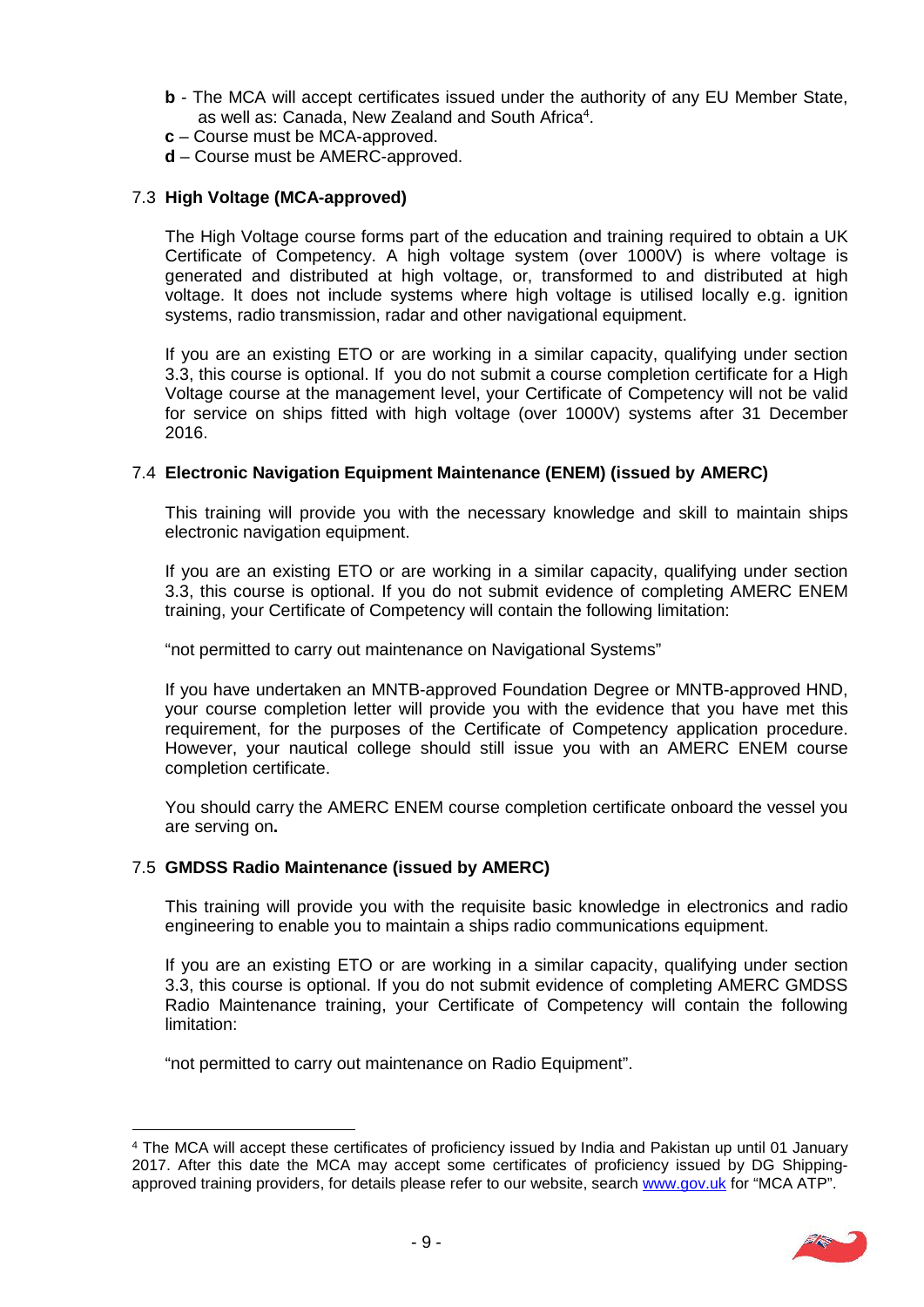If you have undertaken an MNTB approved Foundation Degree or MCA-approved HND, your course completion letter will provide you with evidence that you have met this requirement, for the purposes of the Certificate of Competency application procedure. However, your nautical college should still issue you with an AMERC GMDSS Radio Maintenance course completion certificate.

 You should carry your AMERC GMDSS Radio Maintenance course completion certificate onboard the vessel you are serving on.

# 7.6 **Human Element and Leadership (HELM) operational level (MCA-approved)**

 HELM forms part of the education and training requirements to obtain a UK Certificate of Competency. HELM aims to provide you with the leadership and managerial skills required by the STCW Code.

 If you are following an MNTB-approved officer training scheme leading to the issue of an ETO Certificate of Competency no additional training is required and you will not need to submit a course completion certificate. All other candidates will need to complete a standalone HELM Operational course.

HELM Management is a standalone course. You must submit a course completion certificate regardless of the education and training route you have followed.

### **8. Approved Education and Training Schemes**

- 8.1 Education and training progammes leading to the issue of Certificates of Competency must be approved by the MCA. The MCA will ensure that each programme meets the STCW regulatory requirements. The MCA will monitor and audit all nautical colleges that offer training and education leading to the issue of an STCW Certificate of Competency. Details of the approval process are contained in Annex B.
- to an MCA/MNTB approved Foundation Degree or Higher National Diploma (HND). 8.2 Approved ETO programmes of education and training consist of courses leading either These are run by MCA-approved colleges and consist of alternating periods of seagoing service and college time. At the end of the course you will be issued with a qualification from the awarding body and a course completion letter from your college. This original letter must be submitted to the MCA with your other documentation when applying for the issue of a Certificate of Competency.
- 8.3 If you are not following an approved ETO programme, you will need to apply to an MCA-approved nautical college who will issue you with an action plan that will identify the HND modules you need to complete in order to meet the ETO standard. Once you have successfully completed the modules and examinations identified in your action plan you will be issued with a certificate of achievement and a course completion letter by the college. This original letter must be submitted to the MCA with your other documentation when applying for the issue of a Certificate of Competency
- 8.4 To ensure learning outcomes can be successfully delivered, the MCA requires a classroom attendance rate of at least 80%. Shipping companies and nautical colleges may set a higher rate of attendance.
- 8.5 Contact details for nautical colleges offering MCA/MNTB-approved Foundation Degrees or MCA-approved HND schemes are available from the MCA website: search www.gov.uk</u> for "nautical colleges".

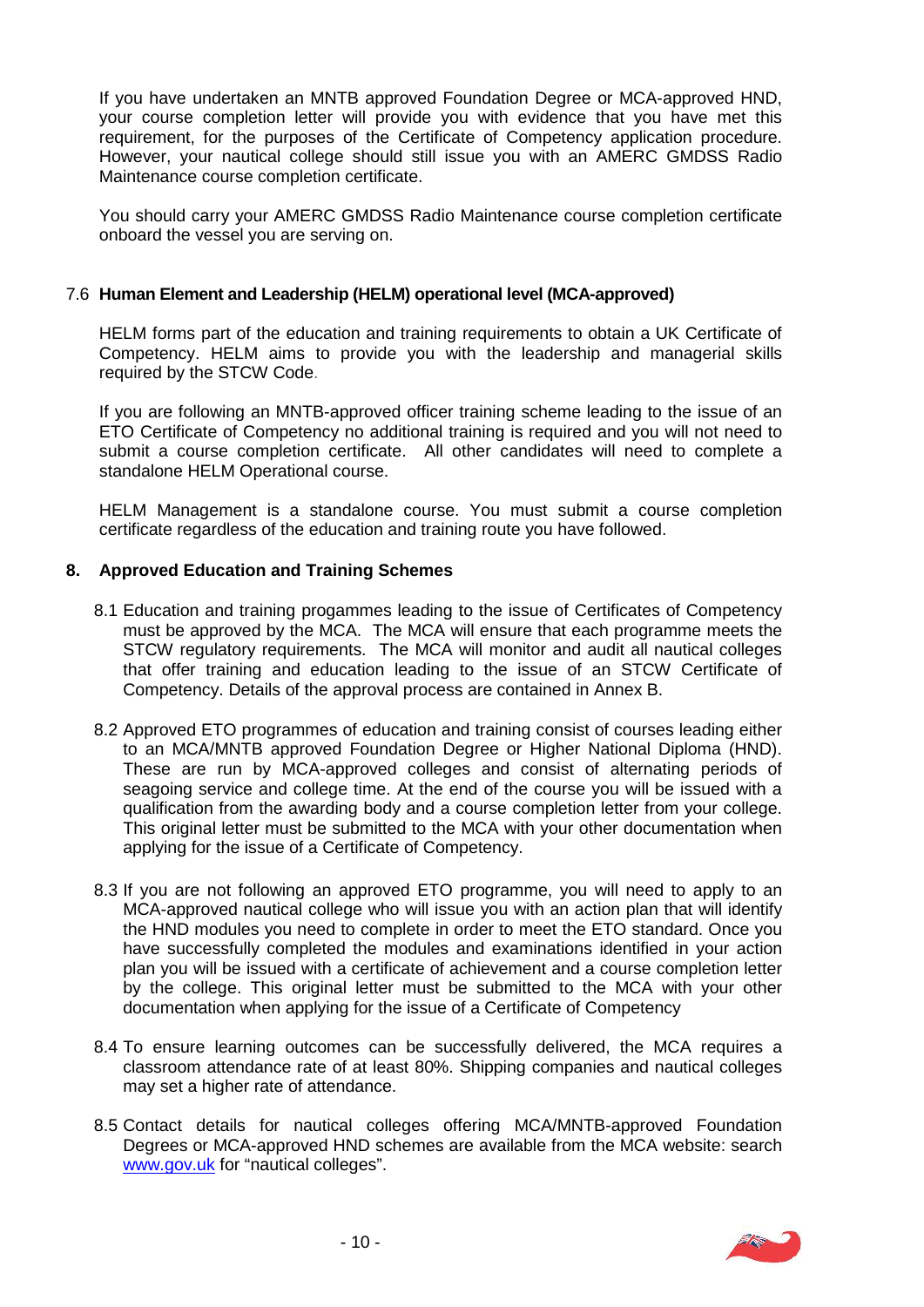# **9. Medical Fitness and Eyesight Standards**

- 9.1 For any Certificate of Competency, you must meet the medical fitness and eyesight standards as required by the Merchant Shipping (Maritime Labour Convention) (Medical Certification) Regulations 2010 (S.I. 2010/737), or any subsequent amendment. Details on the application of those regulations are found in MSN 1839, or any subsequent amendment.
- 9.2 The seafarer medical examination includes a sight test for both colour vision and visual acuity. Failure to meet the statutory requirements will mean that an unrestricted medical certificate cannot be issued. **If you are considering a seagoing career it is strongly advised that you have a medical and sight test, which includes testing of both colour and visual acuity, before you start the training**. You can arrange a separate sight test with a local optometrist by taking along an Application for Seafarer Vision Test Form (MSF 4100). The form can be obtained by contacting an MCA Marine Office or the MCA Seafarer Health and Safety Branch: seafarers.s&h@mcga.gov.uk
- 9.3 For any Certificate of Competence you must produce a valid medical fitness certificate, either:
	- (a) The UK medical fitness certificate, currently known as an ENG 1, issued by a MCA-approved medical practitioner; **or**
	- (b) A certificate issued by the administration of any country whose medical fitness certificate is recognised as equivalent to the UK ENG 1.

Updated lists are available from the MCA website.

The medical fitness certificate must specify the date of examination, the period of validity and any restriction applied.

#### **10. Application Procedure**

- 10.1 The application form, MSF 4259, details the procedure and fee to obtain an ETO Certificate of Competency. You must complete this and submit it to the MCA with the relevant fee and documents listed on the form.
- 10.2 The application form is available to download from our website: go to www.gov.uk and search "MSF 4259".
- 10.3 If you meet the requirements specified in the application form you will be issued with a Notice of Eligibility (NOE).
- 10.4 With the exception of passports, the supporting documents must be original. Applicants for a UK Certificate of Competency should submit a photocopy of their passport attested by:
	- A Notary Public (UK or Foreign);
	- MCA-approved nautical colleges;
	- Your maritime administration;
	- Another MCA-approved organisation.

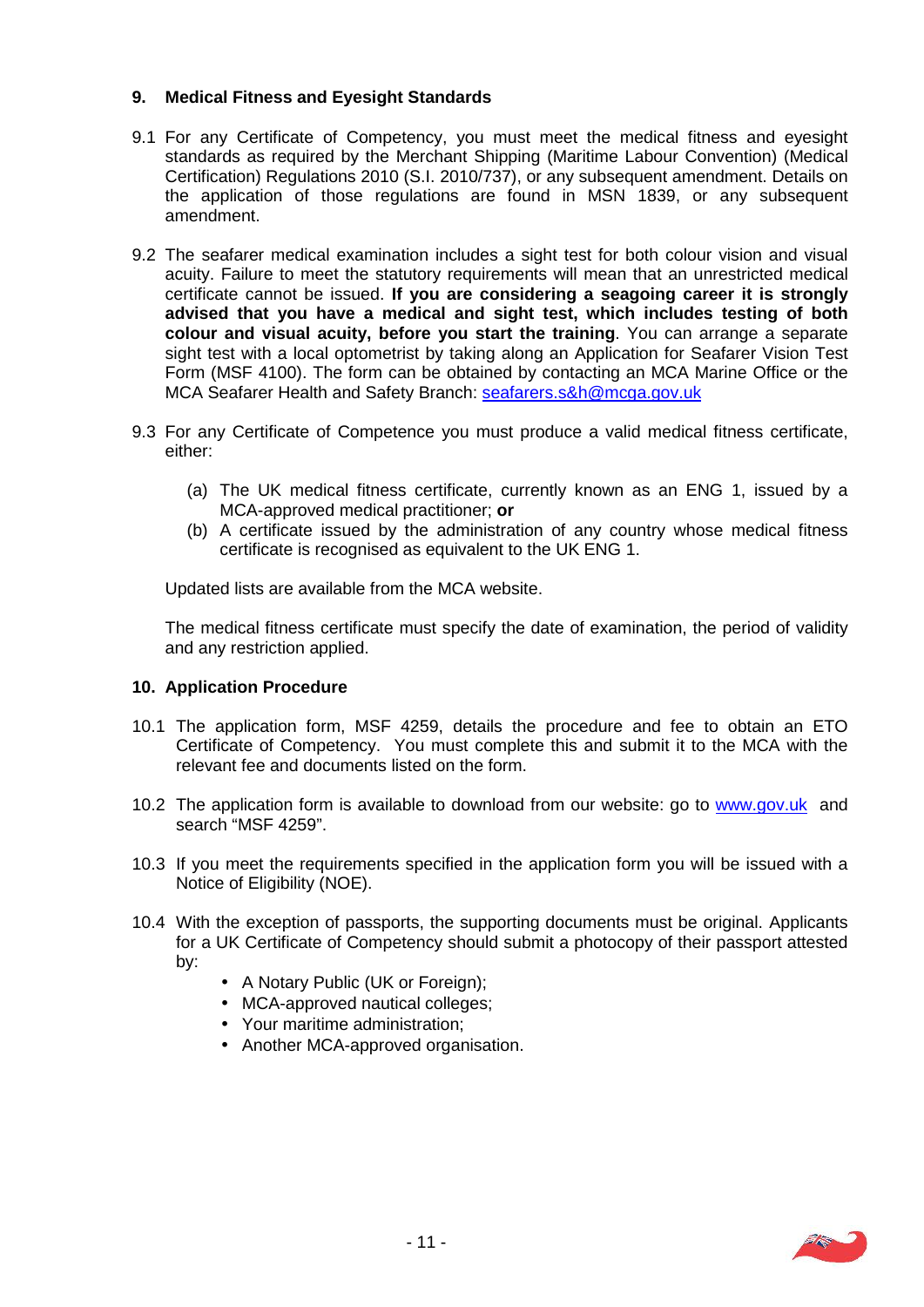# **11. Notice of Eligibility (NOE)**

- 11.1 You will be issued with an NOE once you have met the requirements specified below. The NOE will allow you to book an oral examination at an MCA Marine Office and provide you with a list of any outstanding documents that you will need to submit prior to the issue of your Certificate of Competency.
- 11.2 At least 6 months of the qualifying seagoing service must have been performed within the 5 years immediately preceding the issue of your NOE.

# **Prior to the issue of your NOE you must submit:**

- The appropriate fee:
- An ENG1 (medical fitness certificate) or accepted equivalent<sup>5</sup>;
- An attested copy of your passport;
- 2 passport-size photographs attested by a counter signatory;
- Proof of the required seagoing service applicable to the Certificate of Competency being applied for;
- STCW basic safety training:
	- o Personal Survival Techniques (STCW Code Table A-VI/1-1);
	- o Fire Prevention and Fire Fighting (STCW Code Table A-VI/1-2);
	- o Elementary First Aid (STCW Code Table A-VI/1-3);
	- o Personal Safety and Social Responsibilities (STCW Code Table A-VI/1-4);
- Completed Training Record Book;
- A letter from the college confirming your attendance on the ETO programme;
- If applicable, your IAMI action plan and/or AMERC course(s) exemption letter.
- 11.3 **NOEs are valid for 5 years from the date of issue.** The date of issue will be stamped on your NOE. Once this period has elapsed<sup>6</sup> you must make a new application with the supporting documentation and the appropriate fee.

#### **12. MCA Oral Examination**

- 12.1 If you are undertaking the ETO oral examination, you must deposit both your MNTB TRB and its associated workbook at the Marine Office where you are scheduled to sit the examination at least 2 working days prior to your examination date.
- 12.2 You must take your current passport (with visa if applicable) to the oral examination as a means of identification.
- 12.3 It is recommended that you complete all of the education and training before attempting the oral examination, as this will provide you with the knowledge on which the examination is based.
- 12.4 The MCA examiner will record the result of your oral examination.

 6 If you do not pass your oral exam within this timescale, your application will be rejected and the appropriate fee will be taken.



 $5$  To go to sea you must have obtained a valid medical fitness certificate. Whilst this may have expired when you apply for your NOE, it must be valid at the time when we issue your Certificate of Competency.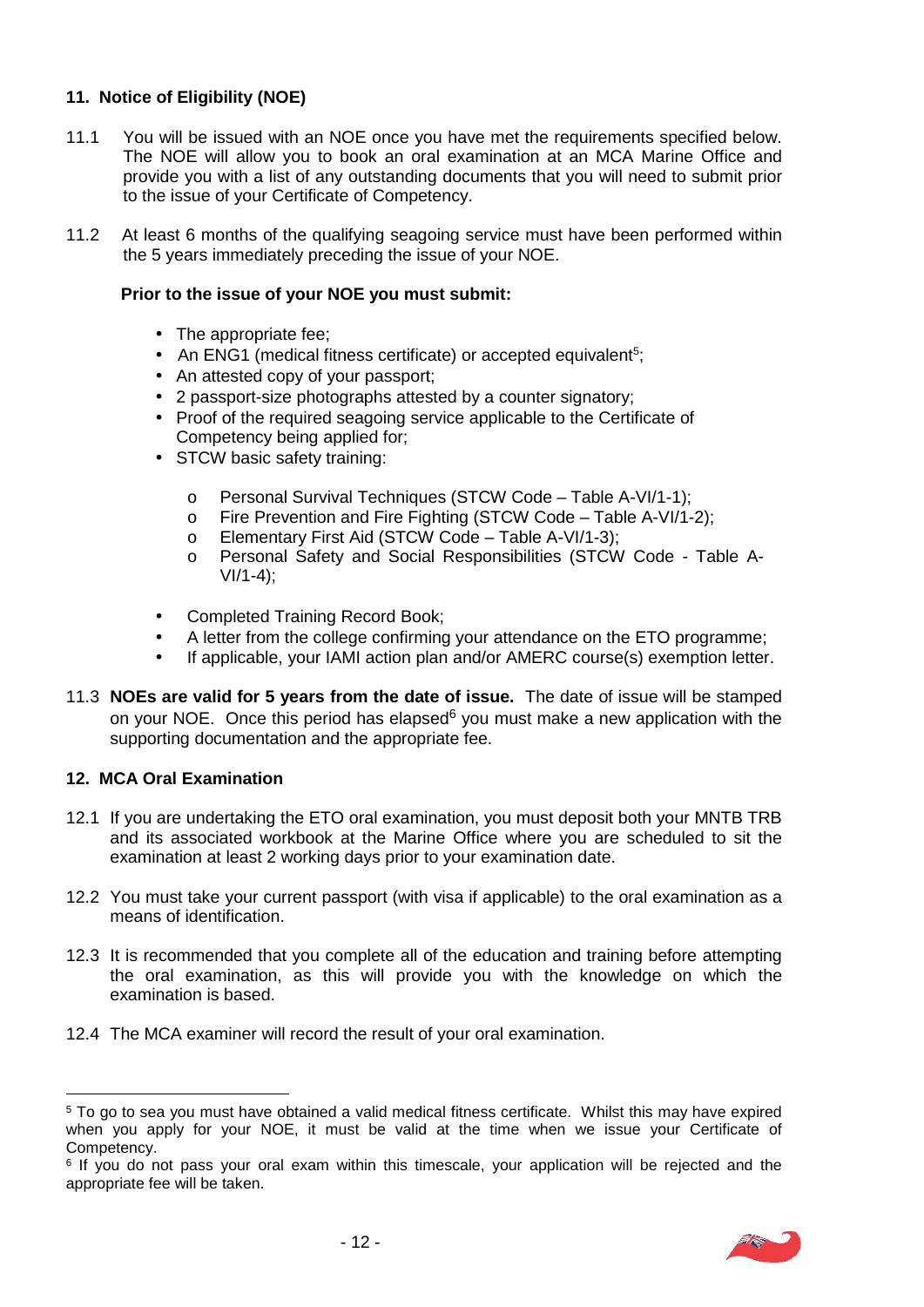- 12.5 **Your oral examination pass is valid for a period of 3 years.** This must be in date at the time of the issue of your Certificate of Competency. The NOE must be returned to the MCA with any outstanding documentary evidence.
- 12.6 If you fail your oral examination you will need to apply to the MCA for another NOE and pay an additional fee. Details of how to do this can be found on the NOE.
- 12.7 If a candidate fails an oral examination re-sits may be taken at the following intervals:

 **Second attempt** - at 2 weeks after the initial examination; **Third attempt** - at least 2 weeks after the second attempt; **Subsequent attempts** - at least 3 months after the previous attempt.

- 12.8 Time periods between examinations can be reduced at the discretion of the MCA examiner. Where a candidate exhibits a lack of basic competency across the syllabus or makes fundamental errors in areas of safety, the examiner may impose a seagoing service penalty which the candidate must complete before re-sitting the examination.
- 12.9 The oral examination syllabus can be found in Annex C of this MSN or any subsequent publication.

# **13. The issue of your Certificate of Competency**

- 13.1 At least 6 months of the qualifying seagoing service must have been performed within the 5 years immediately preceding the issue of your Certificate of Competency. A Certificate of Competency will not be issued until the MCA has received all of the documentary evidence confirming you have met the required standard.
- 13.2 The appropriate Certificate of Competency will be issued and is valid for a period of 5 years from the date that the qualifying conditions were met. Your ENG 1 seafarer medical (or equivalent) must be valid at the time we issue your Certificate of Competency. Any outstanding fees will need to have been received by the MCA before an NOE or Certificate of Competency can be issued.

#### 13.3 **You must check you meet the current regulatory requirements when you make an initial application AND at the time you submit your NOE pass for the issue of your Certificate of Competency.**

13.4 Further information and guidance is available from our website go to www.gov.uk and search "MCA ETO".

#### **14. Fraudulent Certificates and Seagoing Service**

- 14.1 The MCA checks that all of the information you submit in support of your application is accurate and true. We:
	- Verify all Certificates of Competency and Watchkeeping certificates issued by foreign administrations;
	- Check and verify ancillary and safety course certificates;
	- Verify sea service testimonials and discharge book entries;
	- Only accept original course completion certificates.
- 14.2 If you submit fraudulent seagoing service records or certificates we will not allow you to proceed with your application. We reserve the right not to let you apply again until after a period specified by the MCA's Chief Examiner.

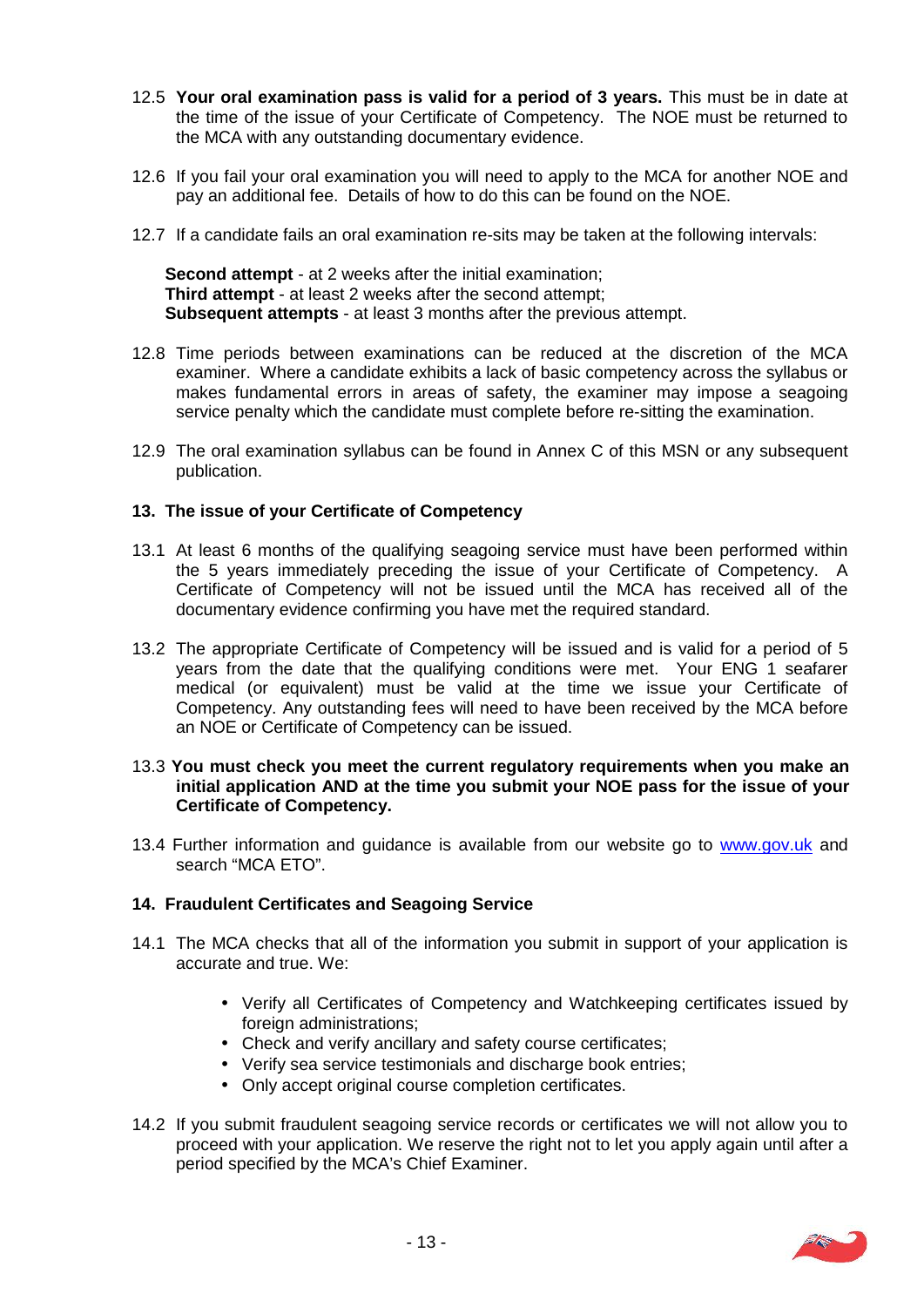14.3 We may also refer your application to the MCA Enforcement Branch who may decide to proceed against you in court.

#### **More Information**

, Maritime and Coastguard Agency Bay 2/13 . telephone numbers are correct at time of publishing © Crown Copyright 2015 Seafarer Training and Certification Spring Place 105 Commercial Road , Southampton , SO15 1EG . Tel :  $+44$  (0) 23 8032 9(see website or application form for number)<br>Fax :  $+44$  (0) 23 8032 9N/A  $\begin{array}{r} \mathsf{Fax}: \\ \mathsf{e}\text{-mail:} \\ \mathsf{e}\text{-mail:} \end{array}$  +44 (0) 23 8032 9N/A engineering@mcga.gov.uk General Inquiries: infoline@mcga.gov.uk MCA Website Address: www.dft.gov.uk/mca File Ref: N/A Published: June 2015 Please note that all addresses and

© Crown Copyright 2015

#### *. Safer Lives, Safer Ships, Cleaner Seas*

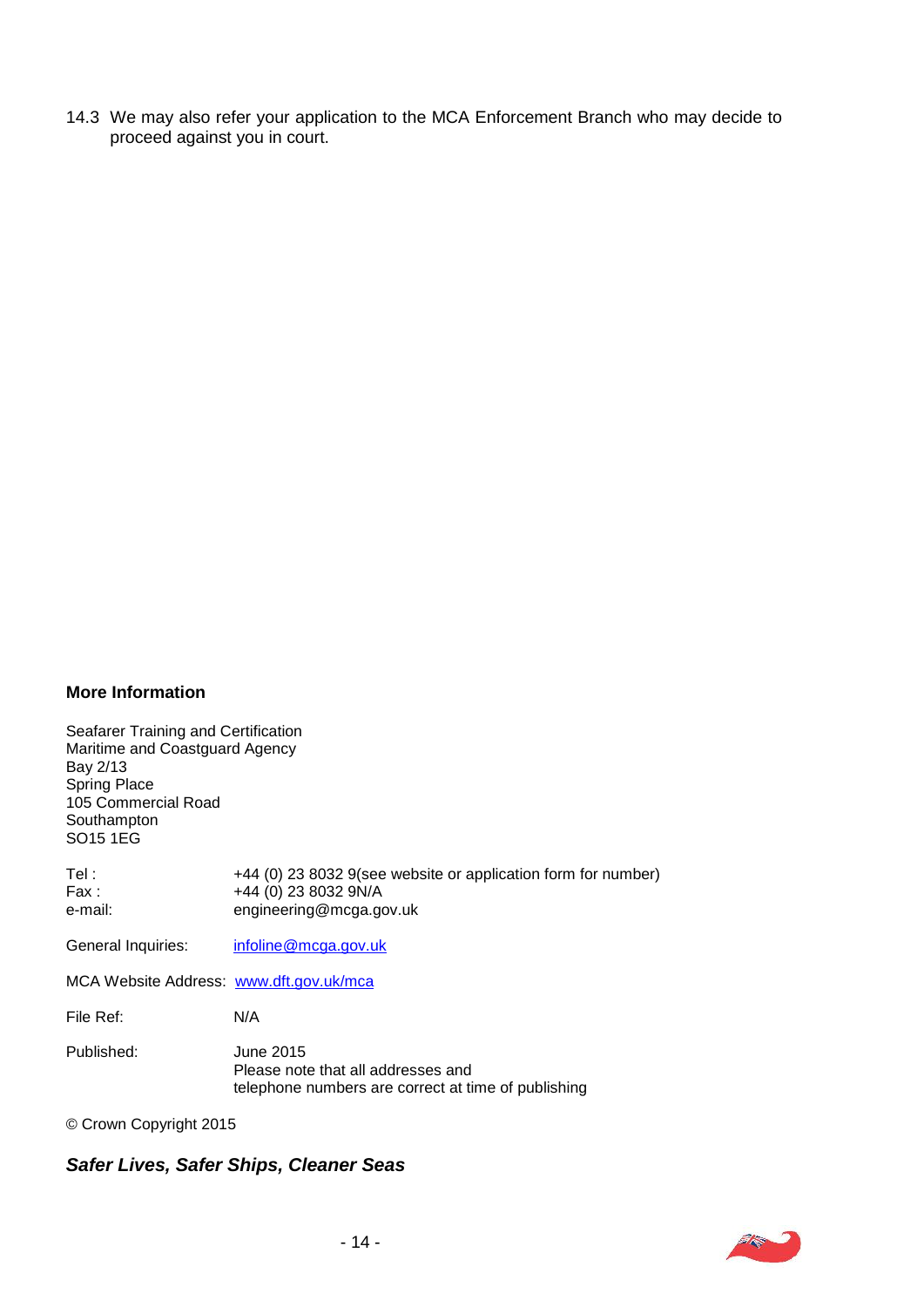# **Annex A**

| Sea Service Testimonial (*Trainee Electro-technical Officer/Electro-technical |                                                                                                                                                                                                            |  |  |  |
|-------------------------------------------------------------------------------|------------------------------------------------------------------------------------------------------------------------------------------------------------------------------------------------------------|--|--|--|
| <b>Company Address/Contact Details</b>                                        |                                                                                                                                                                                                            |  |  |  |
|                                                                               |                                                                                                                                                                                                            |  |  |  |
| Address:                                                                      |                                                                                                                                                                                                            |  |  |  |
|                                                                               |                                                                                                                                                                                                            |  |  |  |
|                                                                               |                                                                                                                                                                                                            |  |  |  |
|                                                                               |                                                                                                                                                                                                            |  |  |  |
|                                                                               | <b>PART 1 - OPERATIONAL SERVICE</b>                                                                                                                                                                        |  |  |  |
| This is to certify that:<br>Has served on:                                    |                                                                                                                                                                                                            |  |  |  |
|                                                                               |                                                                                                                                                                                                            |  |  |  |
|                                                                               |                                                                                                                                                                                                            |  |  |  |
|                                                                               |                                                                                                                                                                                                            |  |  |  |
|                                                                               | During this period the above-named candidate:                                                                                                                                                              |  |  |  |
| a)<br>b)<br>C)                                                                | Regularly carried out duties in connection assisting in the monitoring and<br>maintenance of the ships electrical systems<br>Was granted no leave of absence*<br>Was granted leave of absence as follows*: |  |  |  |
| *Delete as appropriate                                                        |                                                                                                                                                                                                            |  |  |  |

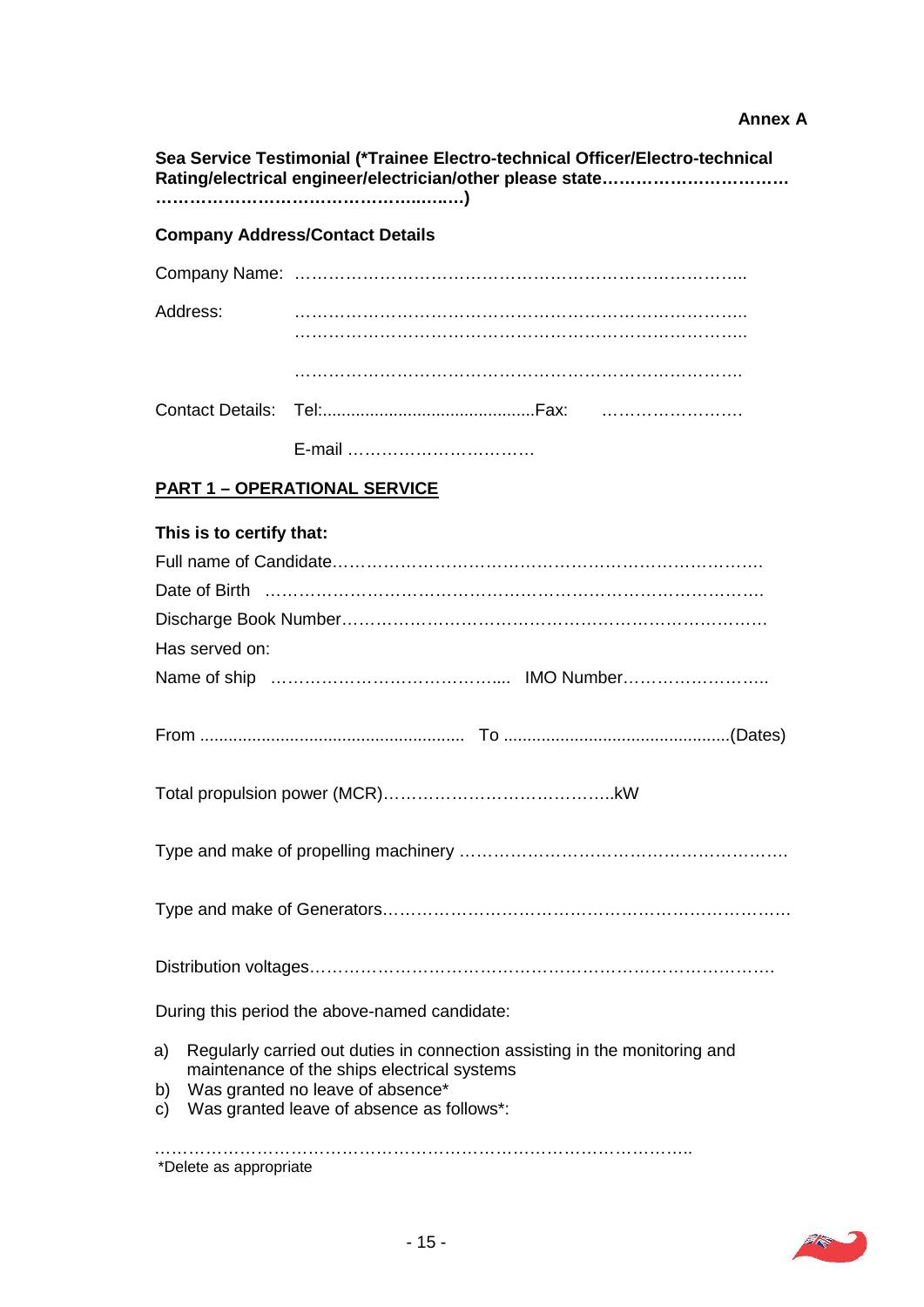## **PART 2 – TESTIMONIAL**

 My report on the service of the above-named trainee/rating during the period stated, is as follows:

| <b>General comments:</b>                                           |  |  |  |  |
|--------------------------------------------------------------------|--|--|--|--|
|                                                                    |  |  |  |  |
|                                                                    |  |  |  |  |
|                                                                    |  |  |  |  |
|                                                                    |  |  |  |  |
| <b>OFFICIAL ENDORSEMENT</b>                                        |  |  |  |  |
| Name (block letters)<br>of Chief Engineer<br>Officer:              |  |  |  |  |
| Certificate Grade,<br>Number, Expiry Date,<br>and Issuing Country: |  |  |  |  |
| <b>Signature of Chief</b><br><b>Engineer Officer:</b>              |  |  |  |  |

 **stamp and date: Ship's/Company**

 **In exceptional circumstances this testimonial may be signed by a responsible official of the Company, who holds an engineer officer certificate of competency and has knowledge of the candidate's sea experience.** 

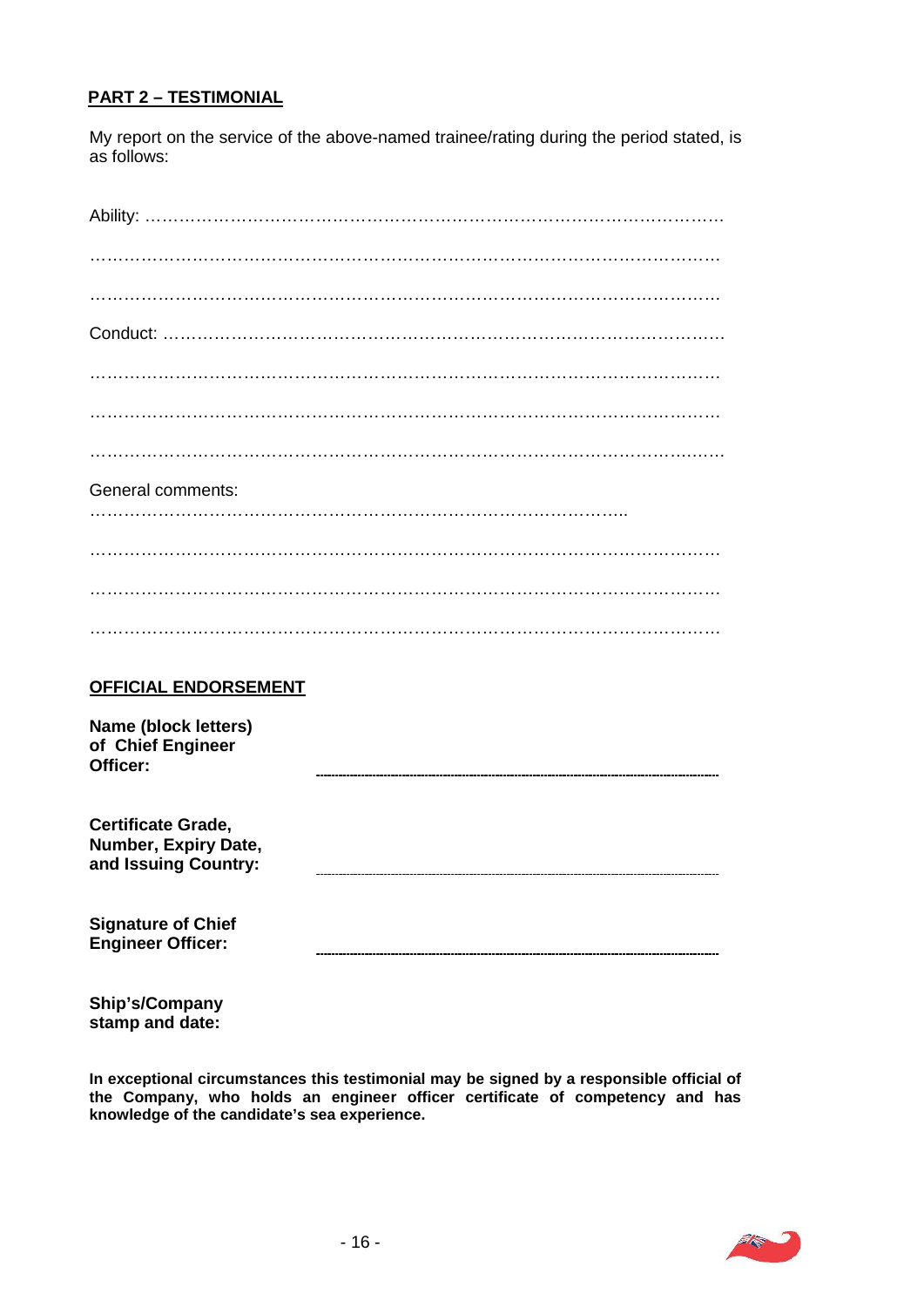# **Entry routes into the UK Education and Training Certification Structure:**

 **An MNTB/MCA-approved officer training programme:** The MNTB Technical Committee develops training frameworks and grants approval to colleges and universities to deliver training programmes in accordance with these frameworks. The frameworks include the Foundation Degree ('Professional Diploma' in Scotland) and HND/HNC qualifications

# **Approval of education and training programmes**

 In accordance with STCW Convention regulation I/6, all nautical colleges planning to offer education and training leading to the issue of a Certificate of Competency will need to gain MCA approval.

 All awards must be validated by the awarding body. The MCA and the MNTB will work together with awarding bodies to ensure that the award (currently HND/HNC, Foundation Degree/ Scottish Professional Diploma or Honours Degree) is fit for purpose and covers all requirements of the underpinning knowledge applicable to the STCW Code.

 Nautical colleges will need to gain approval from an awarding body to award their qualification (e.g. If the college wishes to use an SQA HND, then the college must seek approval from the SQA).

# **UK Cadet Training**

 All UK cadet training programmes are currently approved by the MNTB in consultation with the MCA. Nautical colleges will need to develop a programme of training that must be approved by the MNTB in accordance with their published guidelines.

#### **Non-UK Cadet Training**

 To gain approval, nautical colleges will have to undergo assessment by the MCA to ensure their training standards meet the STCW requirements. Nautical colleges wishing to obtain approval should make a written application to the MCA outlining:

- Course title;
- Lesson plan;
- Course duration:
- Facilities, teaching aids, and equipment;
- Staff qualifications and experience;
- Examination and assessment procedures;
- Monitoring of entry requirements;
- Issue, control, authentication and recording of certification; **and**
- Quality management systems and procedures.

 Nautical colleges will need to develop an education and training programme that incorporates an MCA-approved HND/HNC delivering the underpinning knowledge required for the training of deck officers.

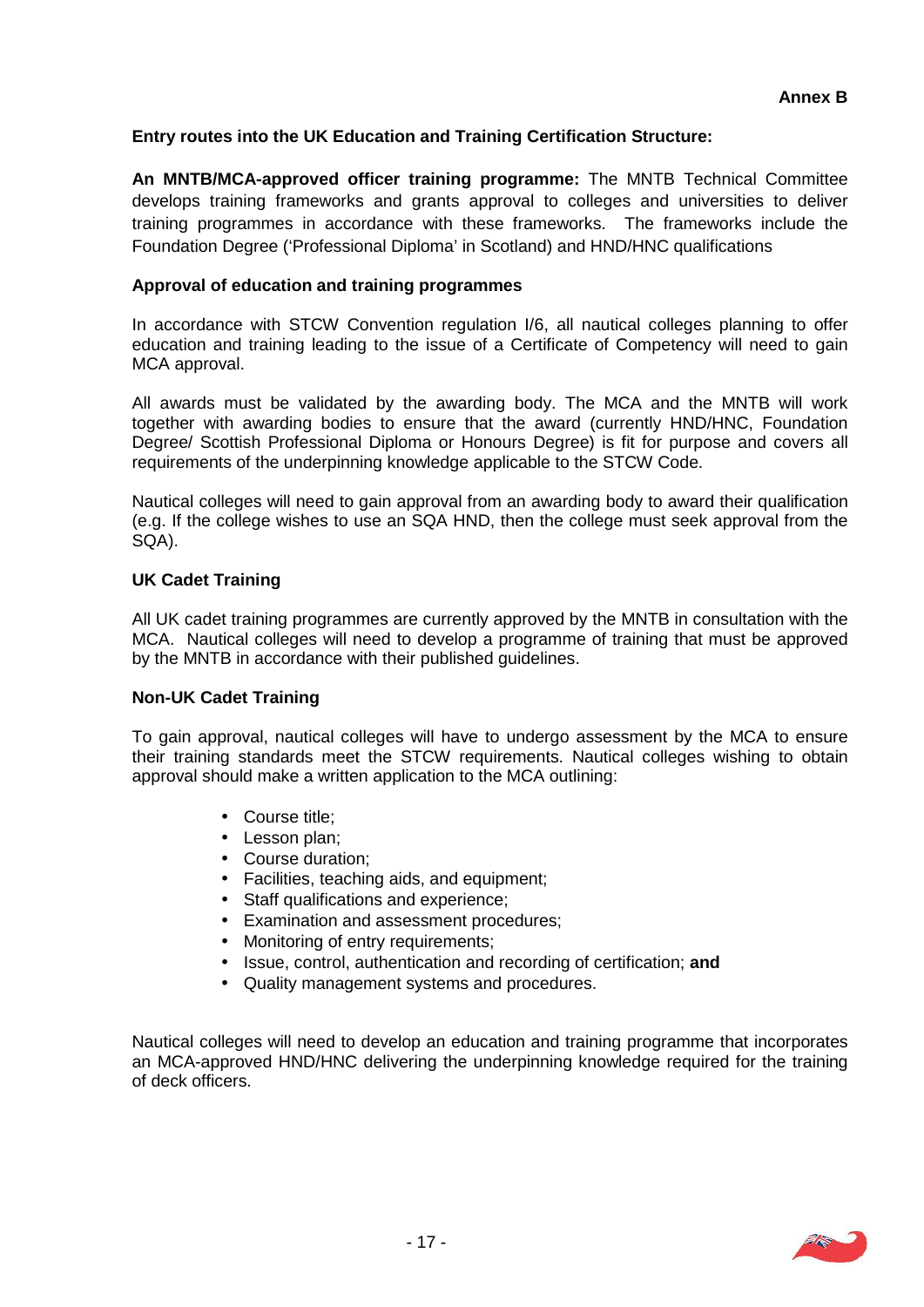# **Approval**

 When the MCA is satisfied that the education and training programme meets the requirements of the STCW Code, an approval letter will be issued by the MCA Seafarer Training and Certification Branch.**Ongoing Monitoring** 

#### **Ongoing Monitoring**

 **Nautical College requirements:** In accordance with STCW Convention regulation I/8, all nautical colleges that offer education and training leading to the issue of a Certificate of Competency will be periodically audited by the MCA in accordance with the following requirements:

- Course title:
- Lesson plan:
- Course duration;
- Facilities, teaching aids, and equipment;
- Staff qualifications and experience;
- Examination and assessment procedures;
- Monitoring of entry requirements;
- Issue, control, authentication and recording of certification; **and**
- Quality management systems and procedures.

 Any changes to course structure or syllabus must be submitted in writing to the MCA and, if offering UK cadet training, the MNTB.

 The introduction of a new course that is developed by an MCA-approved nautical college leading to the issue of a Certificate of Competency must be approved by the MCA and, if offering UK cadet training, the MNTB.

 The MCA/MNTB will inform the nautical colleges of any changes to STCW regulations that will affect the education and training syllabus. When notified nautical colleges must provide details in writing of how they plan to incorporate such changes into their programmes. Once the MCA/MNTB are satisfied the new STCW regulatory requirements have been met they will re-issue an approval letter. Prior to approval the MCA/MNTB may carry out a site visit.

#### **Blended Learning**

 Any nautical college planning to offer a blended learning package must present their proposal to the MCA for approval.

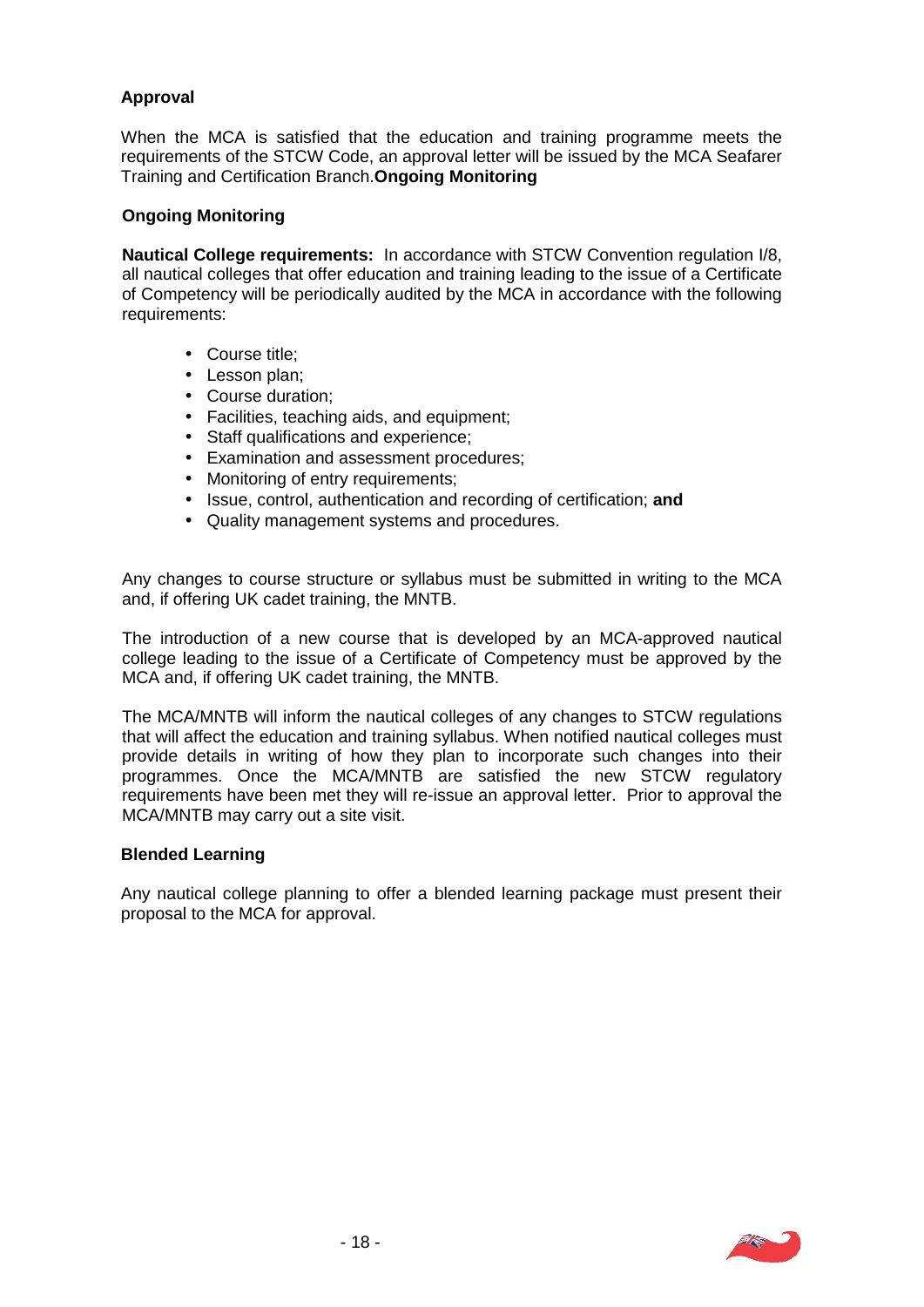# **ETO MCA Oral Examination Syllabus**

 The principal objective of the oral examination is to ensure that a candidate will be able to undertake the duties and responsibilities of an ETO (O) on board a seagoing ship. In the examination every candidate must prove the ability to undertake the tasks, duties and responsibilities listed in the column 1 of table A-III/6 of STCW Code.

 The syllabus indicated below is in compliance with the STCW requirements and is divided into topics. Each topic contains a group of tasks, duties and responsibilities for the operation, maintenance and repair of the electrical system and equipments considered necessary for the safe and efficient running of the ship, safety of life at sea or protection of the marine environment.

# **ETO Operational level STCW Convention regulation III/6**

 All candidates MUST have the knowledge of the oral examination syllabus before taking oral examination with the MCA examiner.

#### **Topic- 1**

#### **Monitor the operation of the Electrical, Electronic and Control Systems**

- Basic understanding of the operation of mechanical engineering systems of the following:
	- o Prime movers including emergency generators;
	- o Main Propulsion Machinery;
	- o Auxiliary Equipment;
	- o Steering system;
	- o Cargo handling systems /machinery;
	- o Deck machinery;
	- o Hotel systems.
- Knowledge of:
	- o Electrical machines theory (construction, working principle and protection devices for Generator, Motor (including types and various starting methods) and Transformer);
	- o Fundamentals of electronics and power electronics;
	- o Electrical power distribution boards and electrical equipment;
	- o Fundamentals of automation, automatic control systems;
	- o Instrumentation , alarm and monitoring systems;
	- o Electrical drives (including control unit and power modulator converters (ac to dc, ac regulators, choppers or dc-dc converters, inverters, cycloconverters), variable impedance and switching circuits);
	- o Technology of Electrical materials;
	- o Electro-hydraulic and electro-pneumatic control systems;
	- o Appreciation of the hazards and precautions required for the operation of power systems above 1000 volts.

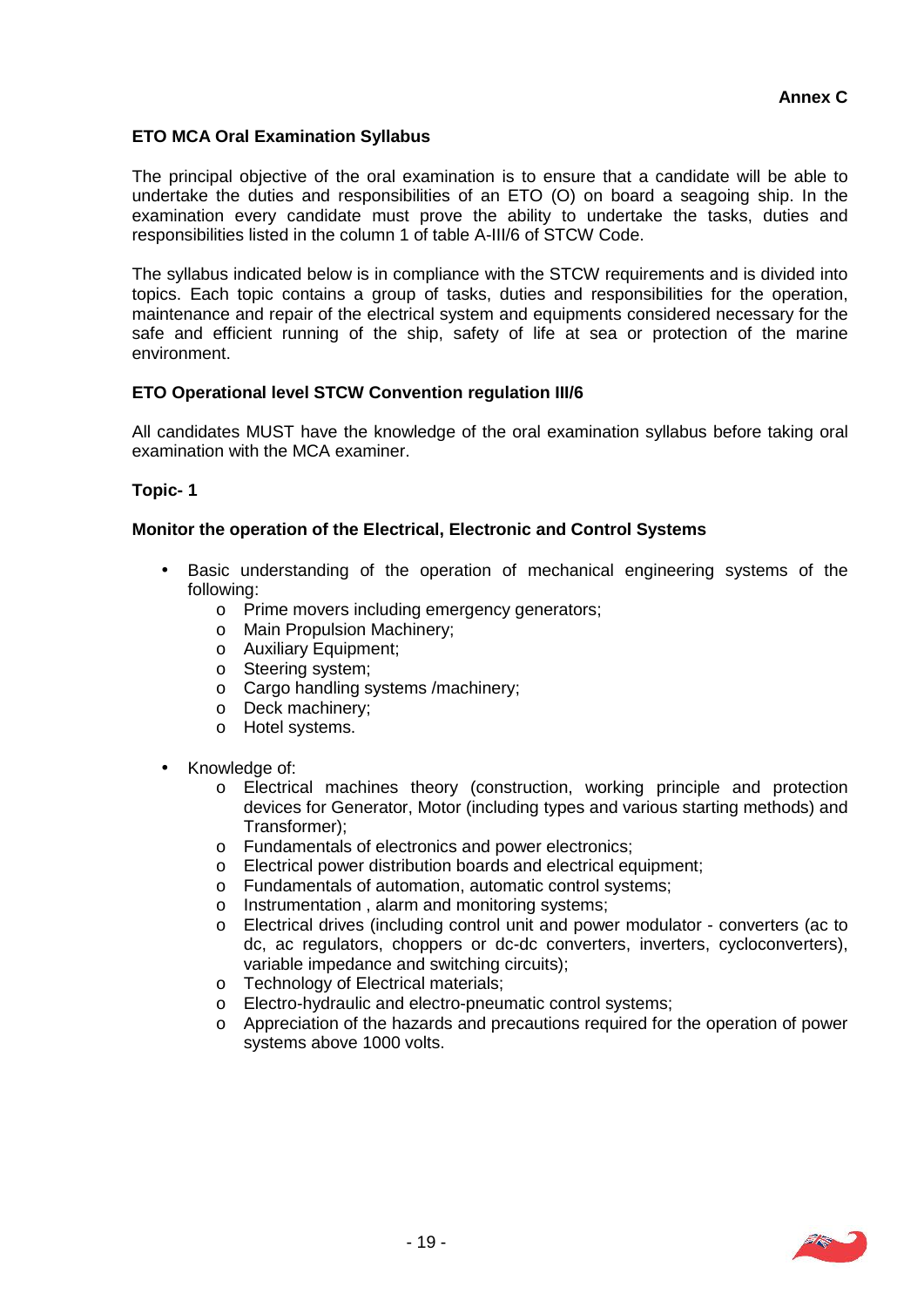# **Topic – 2**

#### **Monitor the operation of automatic control systems of propulsion and auxiliary machinery**

 Knowledge, understanding and proficiency in the preparation of control systems of propulsion and auxiliary machinery, for operation and maintaining safe operating condition – alarms, auto change over (to stand by unit), shut down, lock out, slow down, safety interlocks.

#### **Topic – 3**

#### **Operate Generators and distribution systems**

 Knowledge, understanding and proficiency in coupling, load sharing, changing over generators, coupling and breaking connection between switchboards and distribution panels – ability to establish rules and procedures for safe operation in accordance with the operating manuals (maker) – ability to explain electrical distribution system with drawing/instructions – knowledge of earthing systems and earth fault finding procedures.

#### **Topic – 4**

#### **Operate and Maintain Power Systems in excess of 1,000 Volts**

# **Have Knowledge, understanding and proficiency in:**

- Safety precautions and procedures;
- Electrical propulsion of the ships;
- Electrical motors and control system;
- Safe operation and maintenance of high-voltage systems and the danger resulting from operational voltage of more than 1,000 volts;
- Legislation pertaining to high voltage (HV) systems;
- HV switchboards;
- Protection for HV feeder, motors and transformers;
- Permit to work and sanction to test;
- Compiling and implementing switching plan to isolate a HV distribution fault;
- Earthing procedures;
- Checking Circuit Breaker for correct operation;
- Pressure tests of Circuit Breaker;
- Polarisation Index test for HV transformers;
- Trending HV IR tests.

#### **Topic – 5**

# **Operate Computers and Computer Networks on Ships**

Have understanding of:

Main features of data processing;

- Construction and use of computer networks on ships;
- Bridge based, engine room based and commercial computer use;
- Ability to check and handle the computer networks and computers correctly.

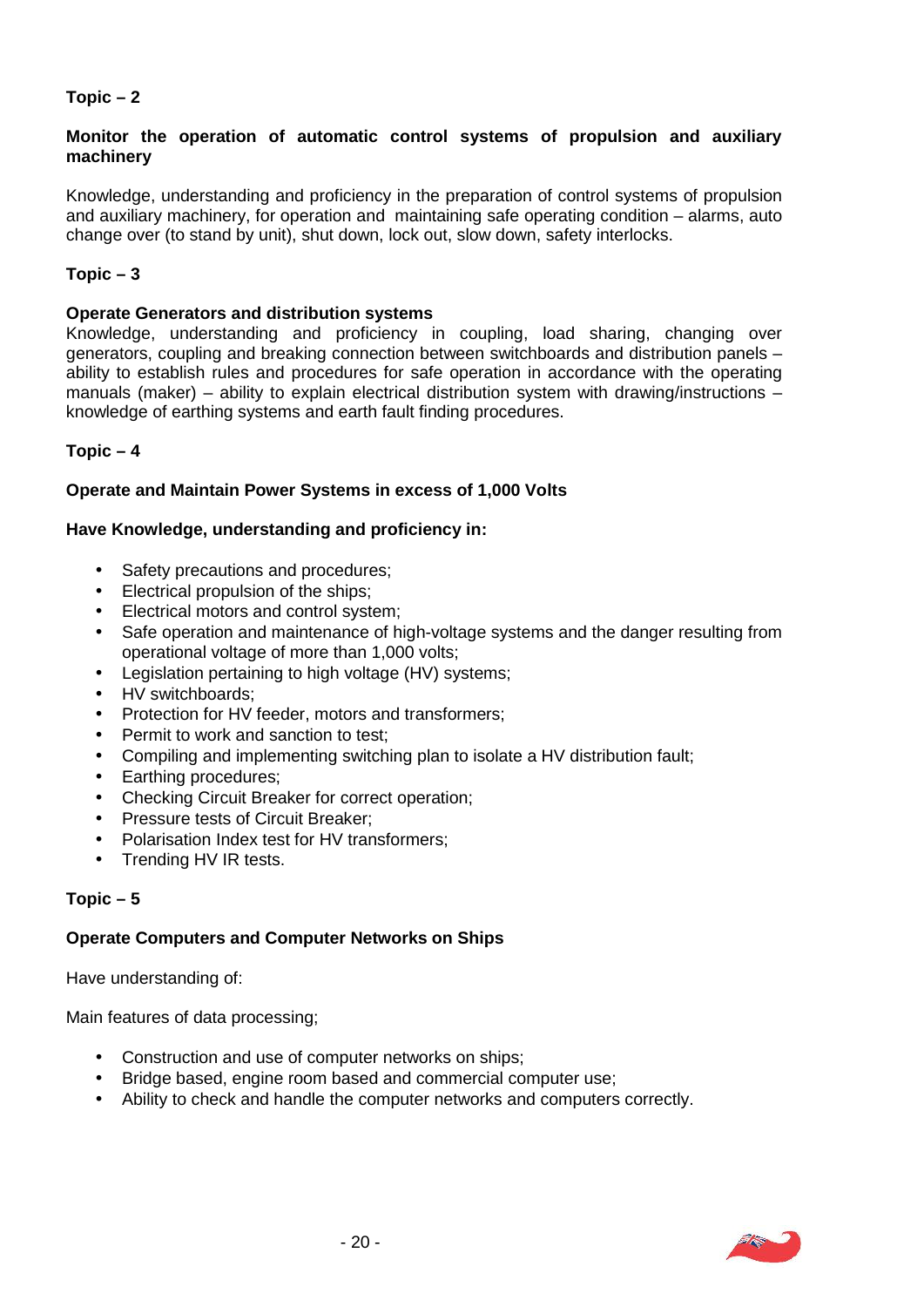# **Topic – 6**

# **Use of Internal Communication System**

 Have knowledge, understanding and proficiency regarding the operation of all internal communication systems on board.

#### **Topic – 7**

#### **Maintenance and Repair of Electrical and Electronic Equipment**

Have knowledge, understanding and proficiency in:

- The interpretation of electrical and electronic diagrams;
- Safety requirements for working on shipboard electrical systems, including safe isolation of electrical equipment before personnel are permitted to work on such equipment;
- Issuance and requirements for the permit to work document;
- Maintenance and repair of electrical system equipment, switchboards, electric motors, generators and DC electrical systems and equipment;
- Detection of electric mal function, location of faults and measures to prevent damage;
- The precautions while carrying out insulation test on equipment incorporated with electronic circuit and devices;
- Construction and operation of electrical testing and measuring equipment;
- The performance test, maintenance, fault finding and repair of fire detection system and equipment;
- Function and performance tests of the following;
- Monitoring system;
- Automatic control system;
- **•** Protective devices

#### **Topic – 8**

#### **Maintenance and Repair of automation and control systems of main propulsion and auxiliary machinery**

Have knowledge, understanding and proficiency in:

- Safe isolation of equipment and associated system before personnel are permitted to work on the plant or equipment;
- Safety and emergency procedures;
- Testing, maintenance, fault finding and repair;
- Interpreting technical drawing;
- The use of measuring and calibrating instruments;
- Making justifiable decision leads to the restoration of automation and control systems by the method most suitable and appropriate to the prevailing circumstances and conditions.

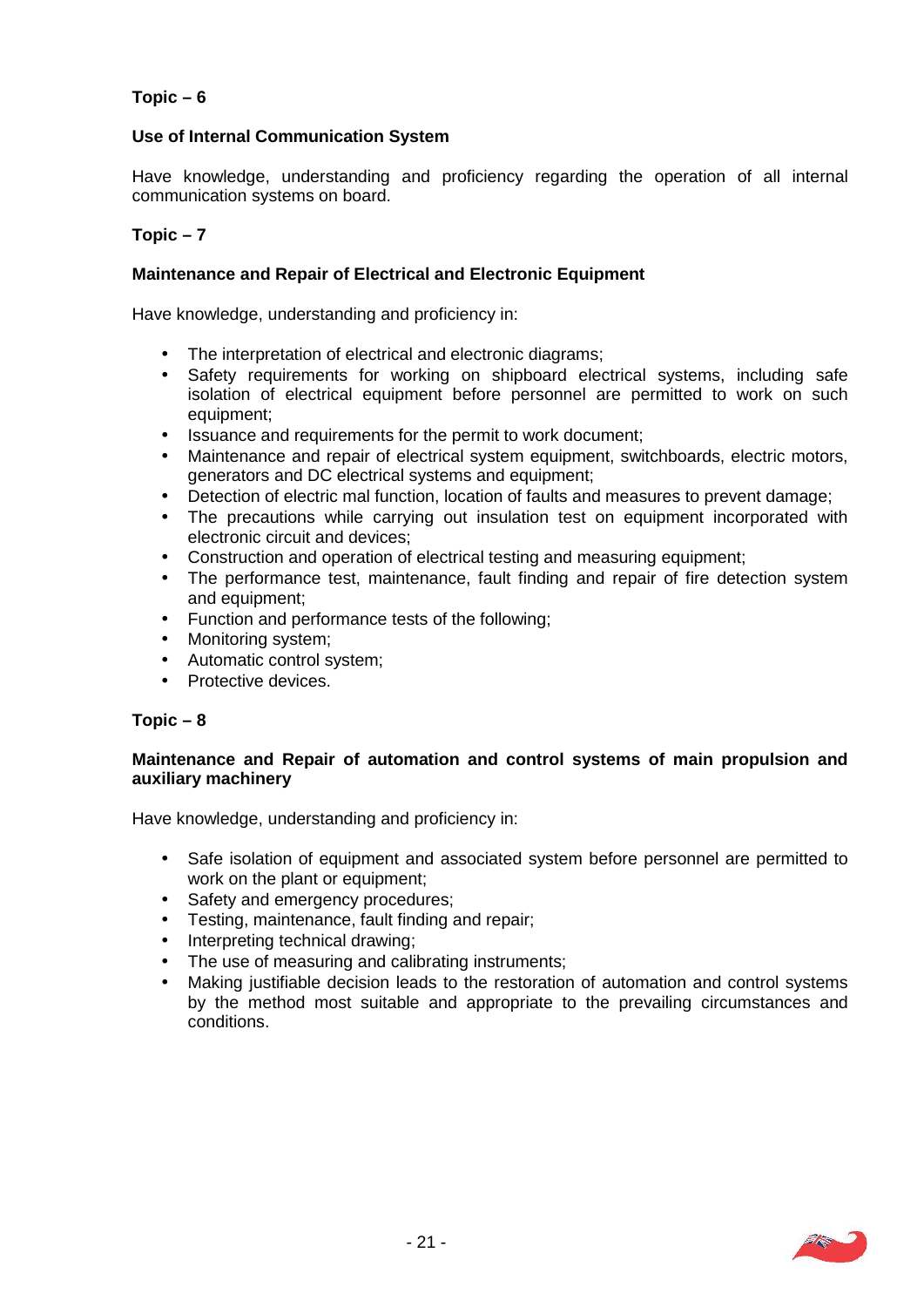# **Topic - 9**

# **Maintenance and Repair of Bridge Navigation Equipment and Ship Communication Systems**

Have knowledge, understanding and proficiency in:

- The principles and maintenance procedures of Navigation equipment, internal and external communication systems;
- Detecting machinery malfunction, location of faults and action to prevent damage;
- Safe isolation procedures;
- Interpretation of ships technical drawing;
- Safe maintenance and repair procedures;
- Testing, maintenance, faultfinding and repair.

# **Topic – 10**

#### **Maintenance and repair of electrical, electronic and control systems of deck machinery and cargo-handling equipment**

Have knowledge, understanding and proficiency in:

- Safe isolation of equipment and associated system before personnel are permitted to work on the plant or equipment;
- Safety and emergency procedures;
- Testing, maintenance, faultfinding and repair;
- Interpreting technical drawing;
- The use of measuring and calibrating instruments;
- Making justifiable decision leads to the restoration of deck machinery and cargo handling equipment by the method most suitable and appropriate to the prevailing circumstances and conditions.

# **Topic – 11**

# **Maintenance and repair of control and safety systems of hotel equipment**

Have knowledge, understanding and proficiency in:

- Detecting machinery malfunction, location of faults and action to prevent damage; safe isolation procedures of equipment and associated systems;
- Interpretation of ships technical drawing;
- Safe maintenance and repair procedures;
- Testing, maintenance, fault finding and repair.

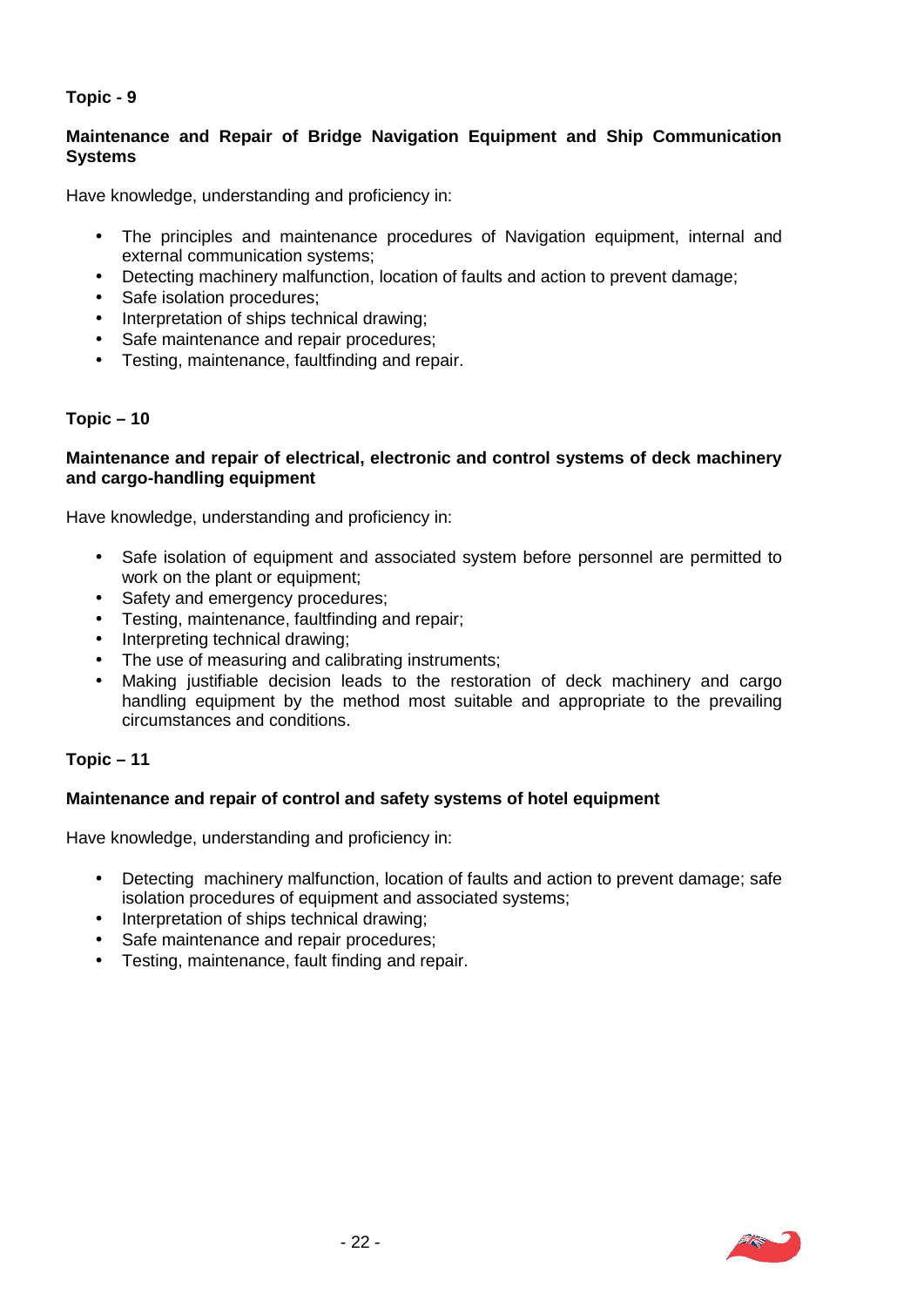# **Topic – 12**

# **General Electrical Safety**

Have knowledge of:

- The types of electrical and electronic equipment that can be fitted in hazardous areas; the precautions (in addition to proper isolation of electrical equipment and systems) for the maintenance and repair of equipment and systems located in hazardous area;
- The issuance of permit to work;
- The precautions while working on live or dead electrical equipment/systems;
- The appropriate PPE and tools used for the maintenance, testing and repair of electrical equipment and systems;
- The Battery room safety, safe maintenance and working procedures on batteries, appropriate PPE and tools.

#### **Topic – 13**

#### **Emergency Power Supply**

Have knowledge of:

- Emergency switchboard, emergency power supply to the essential equipment and lighting circuits and pertaining regulations, Emergency generator connection interlock (main and emergency switchboards) and various starting methods;
- Testing and maintenance of the auto start system for the emergency generator in the event of main power failure;
- Battery bank and UPS maintenance and testing procedures.

#### **Topic – 14**

#### **Controlling the operation of the ship and care for persons on board at the operational level.**

 **Ensure compliance with pollution prevention requirements.** 

Knowledge of:

- o The precautions to be taken to prevent pollution of the marine environment;
- o Anti-pollution procedures and all associated equipment;
- o Importance of proactive measures to protect the marine environment.

#### **Prevent, control and fight fire on board.**

Knowledge of:

- o Organising fire drills;
- o Classes and chemistry of fire;
- o Fire-fighting systems;
- o Actions to be taken in the event of fire, including fires involving oil systems.